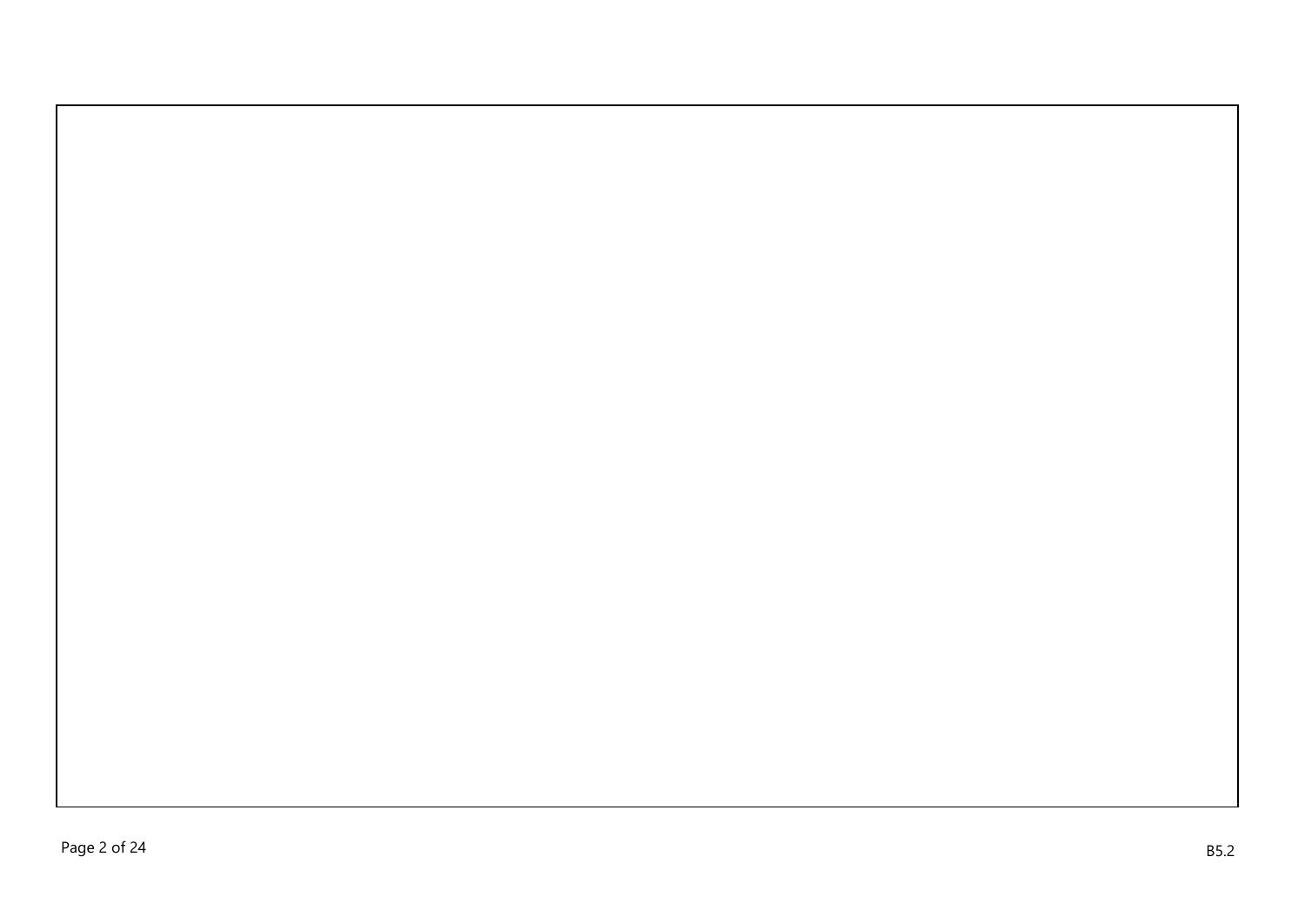| #              | Island              | House Name        | Name               | Sex       | National ID | ېره پر شه                          | ىئرىتر                                                              |
|----------------|---------------------|-------------------|--------------------|-----------|-------------|------------------------------------|---------------------------------------------------------------------|
|                | AA. Thoddoo         |                   |                    |           |             |                                    |                                                                     |
|                | AA. Thoddoo         | Rivethi           | Mohamed Shareef    | M         | A002936     | برةحو                              | ورەرو شەرۇ                                                          |
| $\overline{c}$ | AA. Thoddoo         | Seenusanfaage     | Mariyam Zahura     | F         | A227423     | سەمىرىكەنلىرى<br>سومىرىكەنلىرى     | ره ره دور                                                           |
|                | B. Thulhaadhoo      |                   |                    |           |             |                                    |                                                                     |
| 3              | B. Thulhaadhoo      | Kudhimaage        | Ali Ibrahim        | M         | A144693     | و<br>ما تورگا ک                    | ړې ره پر د                                                          |
|                | Gn. Fuvahmulah      |                   |                    |           |             |                                    |                                                                     |
|                | Gn. Fuvahmulah      | Hoadhadu. Roalhi  | Areesh Moosa       | ${\sf M}$ | A282195     | ج پر ج ، هم مو <sub>ج</sub>        | أرسم المستحرج والمستحرج                                             |
| HA. Baarah     |                     |                   |                    |           |             |                                    |                                                                     |
| 5              | HA. Baarah          | Nazuma Manzil     | Hassan Fareed      | M         | A149655     | ر ج ئەتر ھ <sub>ى</sub> ئى         | يرسكانكر - توكير تقر                                                |
| HA. Kelaa      |                     |                   |                    |           |             |                                    |                                                                     |
| 6              | HA. Kelaa           | <b>Blue House</b> | Ismail Shareef     | M         | A048592     | ه دور و ه<br><i>ه مور</i> در       | ر جۇرچى خىيرۇ                                                       |
|                | HA. Maarandhoo      |                   |                    |           |             |                                    |                                                                     |
|                | HA. Maarandhoo      | Shaahil           | Layal Zahid        | F         | A155004     | ىشەر بۇ                            | كروه ويحرقه                                                         |
|                | HA. Utheemu         |                   |                    |           |             |                                    |                                                                     |
| 8              | HA. Utheemu         | Lhosmaage         | Hassan Ageel       | ${\sf M}$ | A079395     | پر 2ء ۽<br>نر سگوي                 | يرسكا ماراس كانور في قر                                             |
|                | HDh. Hanimaadhoo    |                   |                    |           |             |                                    |                                                                     |
| 9              | HDh. Hanimaadhoo    | Aashaamu          | Ibrahim Amir Ahmed | M         | A130406     | پر شو د                            | גם ג'וב הבג ג'ם גב                                                  |
| $ 10\rangle$   | HDh. Hanimaadhoo    | Fine Park         | Hafeeza Aboobakuru | F         | A100866     | ى بە بىر ئە <sup>م</sup>           | ג'נָ גמיני                                                          |
| 11             | HDh. Hanimaadhoo    | Huvandhumaage     | Nasheedha Ali      | F         | A222226     | و ر په دور و د<br>رن سربرد و       | سَرَڪونَدُ - سَرِ حِي                                               |
| 12             | HDh. Hanimaadhoo    | Kuriboashige      | Aboobakuru Mohamed | M         | A156409     | و هم ده<br>ما <del>م</del> رده مرد |                                                                     |
| 13             | HDh. Hanimaadhoo    | Nooraaneege       | Ali Mohamed        | M         | A220662     | چرمچرسری<br>سربگرسری               | أرشح وره رو                                                         |
|                | HDh. Kulhudhuffushi |                   |                    |           |             |                                    |                                                                     |
| 14             | HDh. Kulhudhuffushi | Aforniumge        | Aminath Hassan     | F         | A240471     | ە بە ئەرەپرە<br>مۇسىدە ئ           | ۇرىتى ئەسكىر                                                        |
| 15             | HDh. Kulhudhuffushi | Kalee             | Azim Abdul Wahhab  | M         | A243845     | ر<br>موجہ                          | ر ه و و ر ه و ه<br>پرې تر <del>ت</del> ر چر ر<br>چ <sub>خ</sub> ه 9 |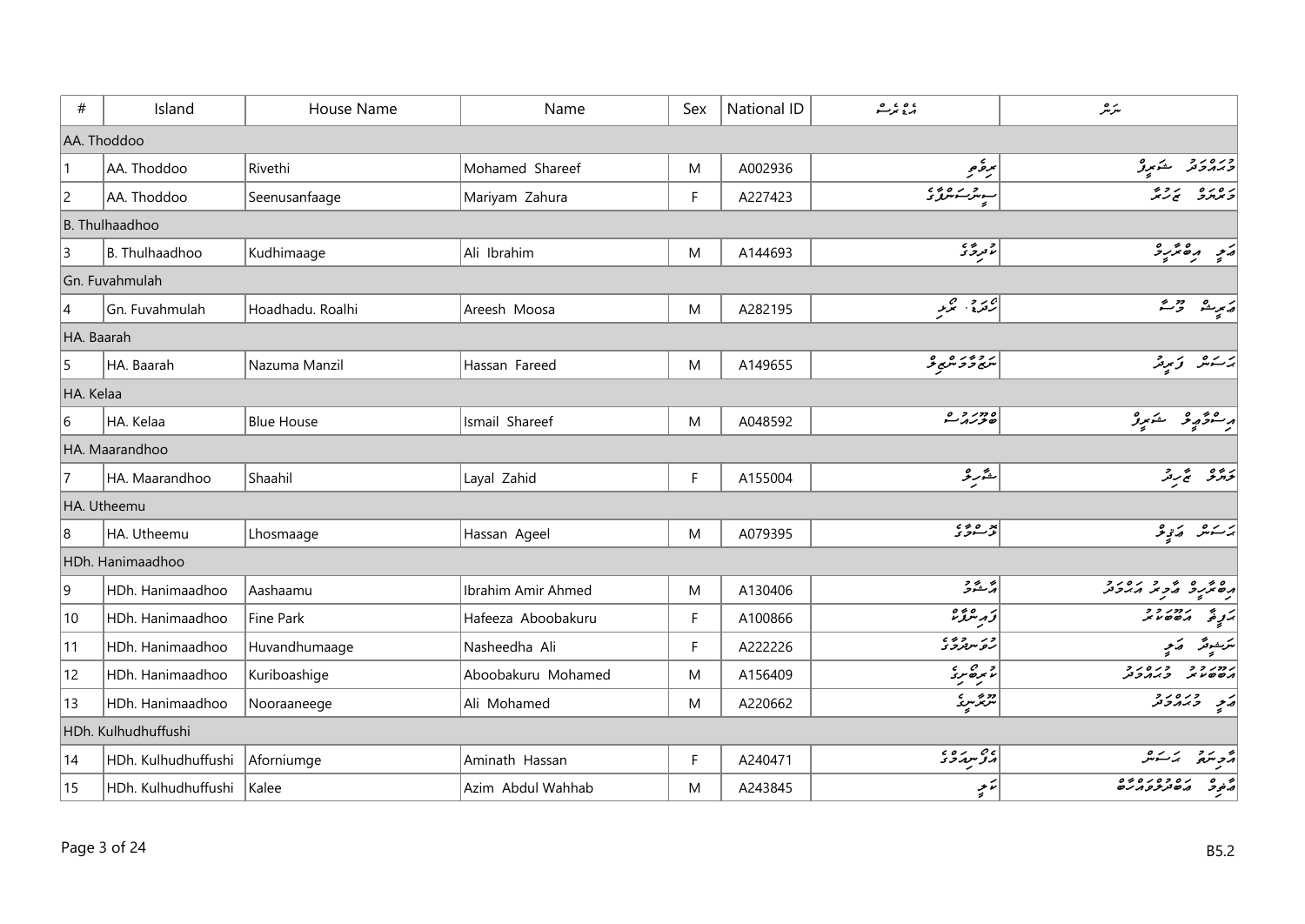|    | HDh. Maavaidhoo     |               |                       |             |         |                                                                    |                                                                 |
|----|---------------------|---------------|-----------------------|-------------|---------|--------------------------------------------------------------------|-----------------------------------------------------------------|
| 16 | HDh. Maavaidhoo     | Gaskara       | Hussain Mohamed       | M           | A059052 | ىر ھەئەبىر                                                         |                                                                 |
| 17 | HDh. Maavaidhoo     | Rihivil       | Moosa Ashraf Hashim   | M           | A100337 | <br>  يربره قر                                                     |                                                                 |
| 18 | HDh. Maavaidhoo     | Rihivil       | Ahusanu Hashim        | M           | A228351 | ىررونۇ<br>رىرىر                                                    |                                                                 |
|    | HDh. Nolhivaran     |               |                       |             |         |                                                                    |                                                                 |
| 19 | HDh. Nolhivaran     | Naya          | Abdulla Mansoor Ahmed | M           | A011068 | ىترىتر                                                             | رە دالله ئەردە رەرد                                             |
|    | HDh. Nolhivaranfaru |               |                       |             |         |                                                                    |                                                                 |
| 20 | HDh. Nolhivaranfaru | Aabaadhu      | Ali Solih             | M           | A013016 | پر بو و<br>پر گھ تر                                                | ړې به ده.                                                       |
| 21 | HDh. Nolhivaranfaru | Aabaadhu      | Niuma Ali             | F           | A081013 | پر دی.<br>در ځاند                                                  | سم <sup>2</sup> ة أمامي<br>أمام برايات مريد<br>أمام برايات مريد |
| 22 | HDh. Nolhivaranfaru | Aabaadhu      | Haseena Hussain       | F           | A227385 | پر دیگر<br>مرگ تعر                                                 |                                                                 |
| 23 | HDh. Nolhivaranfaru | Aabin         | Mariyam Mohamed       | F.          | A321281 | أرمصر                                                              | و ره ر و<br>تر پر ژنر<br>  ئەمەر ە                              |
| 24 | HDh. Nolhivaranfaru | Aabin         | Hafeeza Ali           | F.          | A321532 | أرمصر                                                              | برويج برو<br>برويج برو<br>برويج خوبرو<br>بره برالله خوبرو       |
| 25 | HDh. Nolhivaranfaru | Alfa          | Riyasa Shareef        | F.          | A225393 | برویژ                                                              |                                                                 |
| 26 | HDh. Nolhivaranfaru | Alivaage      | Abdulla Shareef       | M           | A054979 | أتروح                                                              |                                                                 |
| 27 | HDh. Nolhivaranfaru | Alivaage      | Fathimath Adam        | F.          | A061115 | پر وي                                                              | تحجوجه مجمعره                                                   |
| 28 | HDh. Nolhivaranfaru | Alivaage      | Aishath Mohamed       | F           | A150524 | أتروح                                                              |                                                                 |
| 29 | HDh. Nolhivaranfaru | Alivaage      | Mariyam Saeeda        | F.          | A267113 | پر وي                                                              | د ۱۵ د مر مرکز                                                  |
| 30 | HDh. Nolhivaranfaru | Alivaage      | Aishath Simla         | F.          | A352844 | أروع                                                               | $rac{3}{2}$                                                     |
| 31 | HDh. Nolhivaranfaru | Amaaz         | Faiza Mohamed         | F.          | A225364 | $\overset{\circ}{\tilde{\mathscr{S}}}\overset{\circ}{\mathscr{A}}$ |                                                                 |
| 32 | HDh. Nolhivaranfaru | Anbareege     | Hussain Ahmed         | M           | A010135 | ر ه ر پره<br>د سره مړي                                             | جر سکھر سر کار دی جات                                           |
| 33 | HDh. Nolhivaranfaru | Anbareege     | Aishath Moosa         | $\mathsf F$ | A306812 | ر ه ر<br>د سره مړي                                                 | أقرم شده وحرمته                                                 |
| 34 | HDh. Nolhivaranfaru | Anbareege     | Aminath Athifa        | F           | A306815 | ر ەر<br>مەسھەرى                                                    | أزوينهم أأوقر                                                   |
| 35 | HDh. Nolhivaranfaru | Anbareege     | Mohamed Riyaz         | M           | A321170 | پر هر پر پ<br>پر سرچ <i>ه پ</i> ر پر                               | כנסנכ תוצים                                                     |
| 36 | HDh. Nolhivaranfaru | Anbareege     | Azulifa Hussain       | F.          | A321172 | ر ەر<br>ئەسھەم <sub>ۇ</sub> ر                                      | رورو من المستمر مثلا                                            |
| 37 | HDh. Nolhivaranfaru | Anbareege     | Fathmath Surayya      | F.          | A324409 | ر ه ر پره<br>د سره مړي                                             | $5015 - 202$                                                    |
| 38 | HDh. Nolhivaranfaru | Asaree Manzil | Ibrahim Adam          | M           | A050535 | ە سەبېرە ئىرى ۋ                                                    | أرە ئۆر ئەرە                                                    |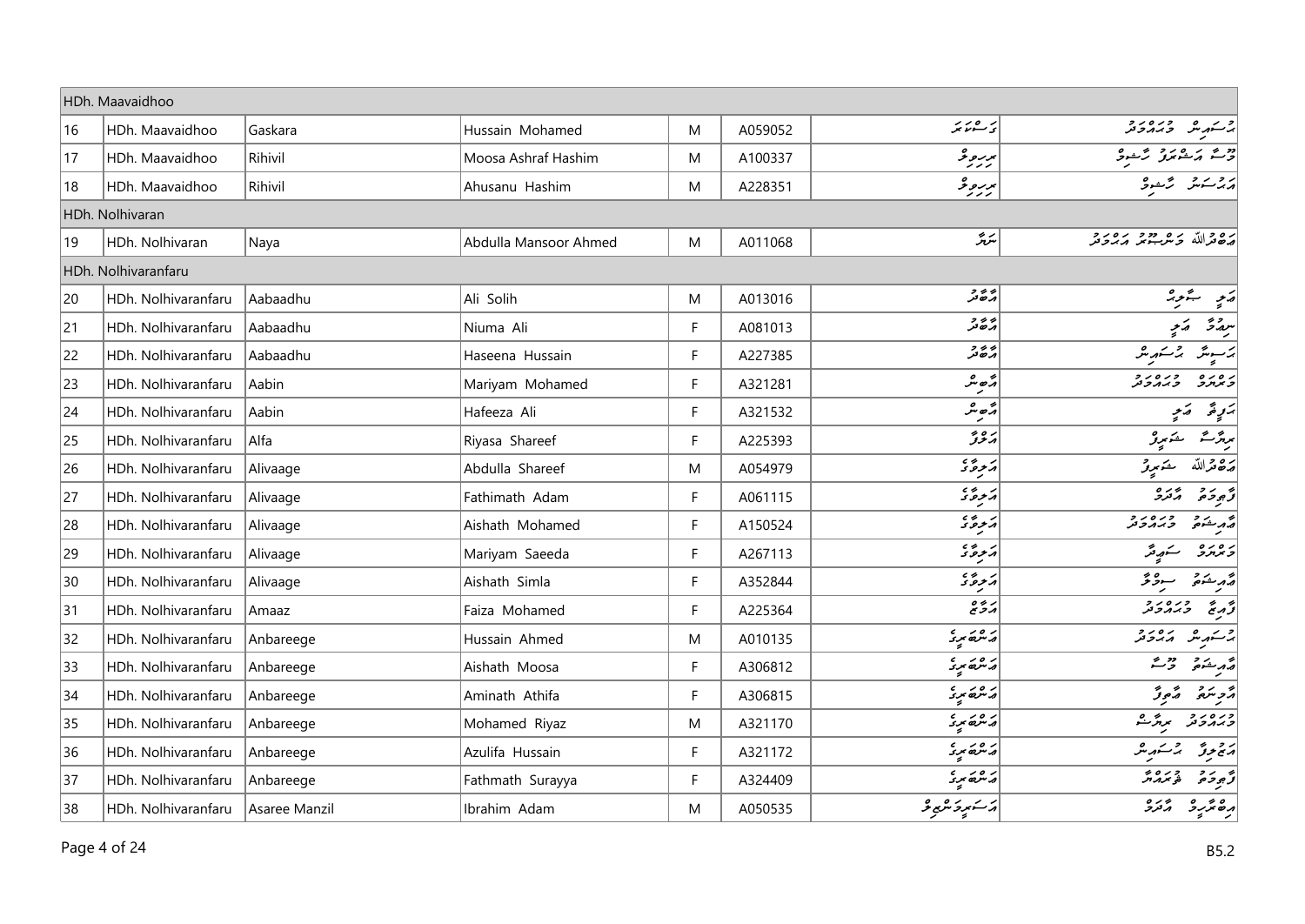| 39 | HDh. Nolhivaranfaru | Bahaaruge           | Mohamed Abdulla     | Μ  | A064708 | ر و د د<br>ن <i>ن تر</i> بو د         | وره رو ده دالله                        |
|----|---------------------|---------------------|---------------------|----|---------|---------------------------------------|----------------------------------------|
| 40 | HDh. Nolhivaranfaru | Bahaaruge           | Zahira Ahmed        | F  | A226231 | ر پر و ،<br>ن <i>خ</i> مرد            | ەر دەر<br> تج سر تئر                   |
| 41 | HDh. Nolhivaranfaru | Bahaaruge           | Fathimath Siyama    | F  | A226246 | ر د د ،<br>ن <i>ن تر</i> بو           | و و ده در در                           |
| 42 | HDh. Nolhivaranfaru | Bahaaruge           | Ahmed Mohamed       | Μ  | A226252 | ر د د ،<br>ن <i>ن تر</i> بو           |                                        |
| 43 | HDh. Nolhivaranfaru | Bahaaruge           | Ali Mohamed         | M  | A226261 | ر و د د<br>ن <i>ن تر</i> بو د         | أمجمع وره رد                           |
| 44 | HDh. Nolhivaranfaru | Banafsaage          | Fauziyya Moosa      | F  | A224976 | ە ئەرەپ يە                            | زوره دوم                               |
| 45 | HDh. Nolhivaranfaru | Banafsaage          | Hassan Adam         | M  | A227041 | ە ئەرەپ يە                            | بر کے مگر محمد حرکت کے مختلف کے م      |
| 46 | HDh. Nolhivaranfaru | Banafsaage          | Ahmed Adam          | Μ  | A227045 | ە ئىرە مەي                            | ג ס ג כ בינים<br>הגב <i>ה ה</i> בניכ   |
| 47 | HDh. Nolhivaranfaru | Banafsaage          | Fathmath Shifa      | F. | A227057 | ە ئىروپىيى                            | ۇ بوخ <sub>م</sub><br>شەۋ              |
| 48 | HDh. Nolhivaranfaru | <b>Beauty Villa</b> | Mueez Ali           | M  | A064491 | <br>  موره <sub>حو</sub> ر            | جەمدىقى كەمچ                           |
| 49 | HDh. Nolhivaranfaru | <b>Beauty Villa</b> | Mohamed Kaleem      | M  | A133101 | ھ پر ھو د                             | כנסים הפרי<br>כגובת תבכ                |
| 50 | HDh. Nolhivaranfaru | <b>Beauty Villa</b> | Mukhulisa Ali       | F  | A226739 | ھ پر ھو پر<br>پر                      | وزوية المو                             |
| 51 | HDh. Nolhivaranfaru | Bokarumaage         | Abdulla Waheed      | M  | A077134 | 599/8                                 | مَدْهِ قَدْ اللّهِ – حَدِيدٌ           |
| 52 | HDh. Nolhivaranfaru | Bokarumaage         | Aishath Zulfa       | F  | A225962 | پر ر د ه ،<br><i>ه تا برد د</i>       | و ده ده ورځ د ده.<br>د مرشو د سمنځو تر |
| 53 | HDh. Nolhivaranfaru | Bokarumaage         | Sara Yoosuf         | F  | A225965 | پر ر د »<br>ن سرد د                   | ستيمتر جزمتى                           |
| 54 | HDh. Nolhivaranfaru | Chanbeyleege        | Abbas Ali           | M  | A133015 | كأسكة موتم                            | رەپرە كې                               |
| 55 | HDh. Nolhivaranfaru | Chanbeyleege        | Samiya Hassan       | F. | A226038 | كوس تقوي                              | سەرەر ئەسەھ                            |
| 56 | HDh. Nolhivaranfaru | Chanbeyleege        | Fathimath Rahma     | F  | A226045 | ے س <sub>تھ</sub> وتے                 | توجدة برەيخ                            |
| 57 | HDh. Nolhivaranfaru | Chanbeyleege        | Ahmed Thoha         | M  | A226732 | ر<br>کوسره د د                        | رەرد پېر                               |
| 58 | HDh. Nolhivaranfaru | City Palace         | Ali Naeem           | M  | A012771 | سەھ ئ <sub>ۈ</sub> ئۈرگە              | ريم سكوفر<br>أن سكوفر<br>أن يوفر       |
| 59 | HDh. Nolhivaranfaru | City Palace         | Khadheeja Khalid    | F  | A225017 | سوھ ئ <sub>و</sub> ئو ئە <sup>م</sup> |                                        |
| 60 | HDh. Nolhivaranfaru | <b>City Palace</b>  | Mohamed Shazeen Ali | M  | A268999 | - موږ تر د ه<br>سرچ                   | وره رو شهېد مکم                        |
| 61 | HDh. Nolhivaranfaru | Daisymaage          | Hassan Abdulla      | M  | A133105 | پی پی تر <sup>2</sup>                 | تركيش وكافرالله                        |
| 62 | HDh. Nolhivaranfaru | Daisymaage          | Saiga Abdulla       | F. | A156926 | ،<br>پ <sup>ه</sup> سچ <sup>و</sup> د | ته من الله                             |
| 63 | HDh. Nolhivaranfaru | Daisymaage          | Abdulla Zakariyya   | Μ  | A226171 | )<br>پانگې ترک                        | مَدَّدَاللَّهُ بِمَسْتِرْدَمَّرَ       |
| 64 | HDh. Nolhivaranfaru | Daisymaage          | Zareena Abdulla     | F  | A226174 | ر<br>پانگنج تر ک                      | كج سرينكر الدكاهية                     |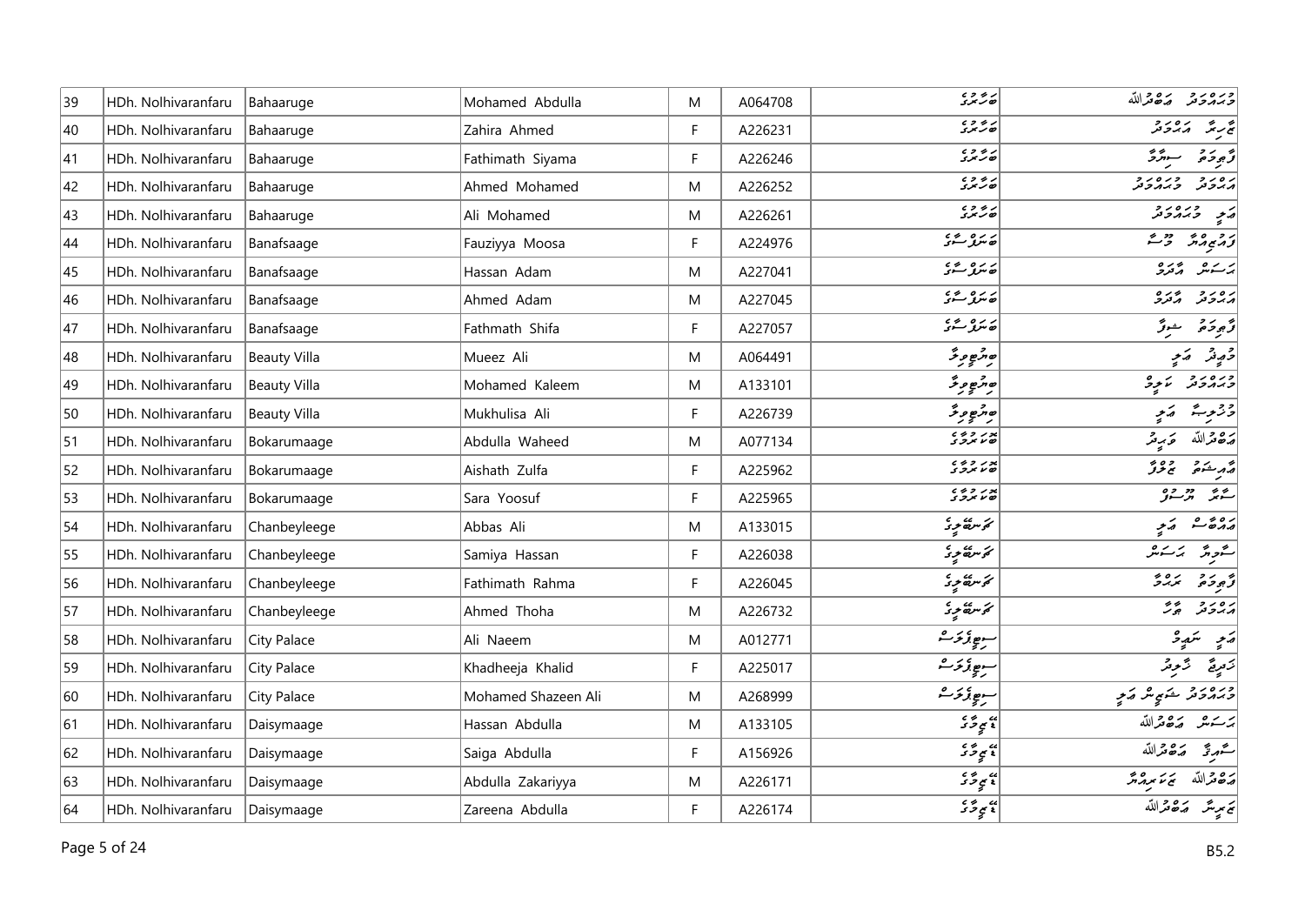| 65           | HDh. Nolhivaranfaru | Daisymaage               | Aminath Ali             | F         | A226185 | پی پیچ دی<br>  پی پیچ دی                 | أروسم<br>برنو                                                                 |
|--------------|---------------------|--------------------------|-------------------------|-----------|---------|------------------------------------------|-------------------------------------------------------------------------------|
| 66           | HDh. Nolhivaranfaru | Dhafthar No 018          | Aishath Zunaira         | F         | A325690 | ىرە بەر بىر بىرى تەرە                    | ة مشوق من المجمع المجموعة<br>1.40 من المجموعة<br>1.40 من المجموعة             |
| 67           | HDh. Nolhivaranfaru | Dhafthar No 262/2012/004 | Adam Ali                | ${\sf M}$ | A149972 | تروى ئىر ئىر ئىر 262/2012/004            |                                                                               |
| 68           | HDh. Nolhivaranfaru | Dhafthar No 262/2012/005 | Zulfa Mohamed           | F         | A224974 | <i>262/2012/005 كەن 262/2012/005</i>     | ورەر د<br><i>دى</i> رگەر<br>ە 29 مۇ<br>ئىمىخىل                                |
| 69           | HDh. Nolhivaranfaru | Dhakihaa                 | Hassan Saud             | M         | A150072 | قدىرىتە                                  | برسەش سەھەتىر                                                                 |
| 70           | HDh. Nolhivaranfaru | Dhethandimaage           | Hussain Mohamed         | M         | A155492 | ې ئەھەمبە ئ <sup>ى</sup> رى              | ج شهر شده در د                                                                |
| 71           | HDh. Nolhivaranfaru | Dhethandimaage           | Ibrahim Abdul Hakeem    | M         | A373864 | ې ئەھەمبىيە ئەسمىيە<br>ئىرتقى سىرىرى     | مەئرىرى مەدرورىدە                                                             |
| 72           | HDh. Nolhivaranfaru | Dheyliyaage              | Azba Ahmed Mohamed      | F         | A039625 | ں<br>ترم پر د                            | גם ז גם ג כ גרים ג כ<br>הבנים הגבת בגהבת                                      |
| 73           | HDh. Nolhivaranfaru | Dheyliyaage              | Ahmed Naeem             | ${\sf M}$ | A131732 | ەر<br>ترىپەترى                           | د د د سمده                                                                    |
| 74           | HDh. Nolhivaranfaru | Dheyliyaage              | Khadheeja Mohamed Moosa | F         | A225453 | شرچرین<br>  قرمزینی                      | دره دره دره دره در در در در ک                                                 |
| 75           | HDh. Nolhivaranfaru | Dhilkushaage             | Saud Moosa              | M         | A226452 | در 2 و 2 دیم<br>در تر را شو <sub>ک</sub> | سەدە دەپ                                                                      |
| 76           | HDh. Nolhivaranfaru | Dhoadhi                  | Abdul Muhsin Moosa      | M         | A227728 | ارجمير                                   | גם כם כם הם נכשי<br>הסטק <i>ב כ</i> ה היית נכ"ל                               |
| 77           | HDh. Nolhivaranfaru | Dhoadhi                  | Arifa Abdul Rahman      | F         | A227729 | جمعر                                     | 2201020101                                                                    |
| 78           | HDh. Nolhivaranfaru | Dhoadhi                  | Aminath Joomiya         | F         | A227731 | اچ<br>فرمبر                              | أأدبتكم فيحرار                                                                |
| 79           | HDh. Nolhivaranfaru | Dhoadhi                  | Ahmed Jaleel            | M         | A227732 | اچ<br>مرس                                | پروژو کے یوگی                                                                 |
| 80           | HDh. Nolhivaranfaru | Endherimaage             | Khadeeja Moosa          | F         | A224978 | ء عروز سرچری<br> -                       |                                                                               |
| 81           | HDh. Nolhivaranfaru | Endherimaage             | Ali Ahmed               | M         | A225552 | پر عروجہ تر تر تر تر                     | أرشح أرشده والمحمد                                                            |
| 82           | HDh. Nolhivaranfaru | Endherimaage             | Mohamed Sahil Ali       | M         | A269006 | پر مرکز پر دی<br>  پر مرکز پر دی         | ورەرو شرو مو                                                                  |
| 83           | HDh. Nolhivaranfaru | Ethena                   | Aishath Umar            | F         | A307418 | وهويتر                                   | 777 774                                                                       |
| 84           | HDh. Nolhivaranfaru | Ethena                   | Fathmath Nadheema       | F         | A323818 | ې په پېژ<br>مر <sub>غ</sub> پېژ          | ۇ بوز ئە<br>سرتورگ                                                            |
| 85           | HDh. Nolhivaranfaru | Ethena                   | Mariyam Naeema          | F         | A323819 | ې په پېژ<br>مر <sub>غ</sub> پېژ          | ستعدقه<br>ر ه ر ه<br><del>د</del> بربرو                                       |
| 86           | HDh. Nolhivaranfaru | Ethena                   | Ilyas Abdul Rahman      | ${\sf M}$ | A341031 | وهمومتر                                  | ر ه و ه د ه د و<br>پرې تر پر برگر<br>ەر بۇرىشە                                |
| 87           | HDh. Nolhivaranfaru | Ethena                   | Naseema Abdul Rahman    | F         | A341032 | م مويتر<br> -                            | ر ه د ه د ه د ه<br>پره تربر <del>ب</del> رر <del>و</del> س<br>ىئەسەدىچە<br>ئە |
| 88           | HDh. Nolhivaranfaru | Evergreen                | Ali Moosa               | ${\sf M}$ | A022486 | ە ئەسرە بېرى <i>ش</i>                    | $23 - 5$                                                                      |
| 89           | HDh. Nolhivaranfaru | Evergreen                | Aishath Simla           | F         | A226590 | پرېم پر پر پر                            | و مر شو د<br>مر<br>ے پیچھ<br>پ                                                |
| $ 90\rangle$ | HDh. Nolhivaranfaru | Evergreen                | Fathimath Sifza         | F         | A226592 | ە ئەسرە بېرى <i>ش</i>                    | وُجِودَهُ سِنْ حَ                                                             |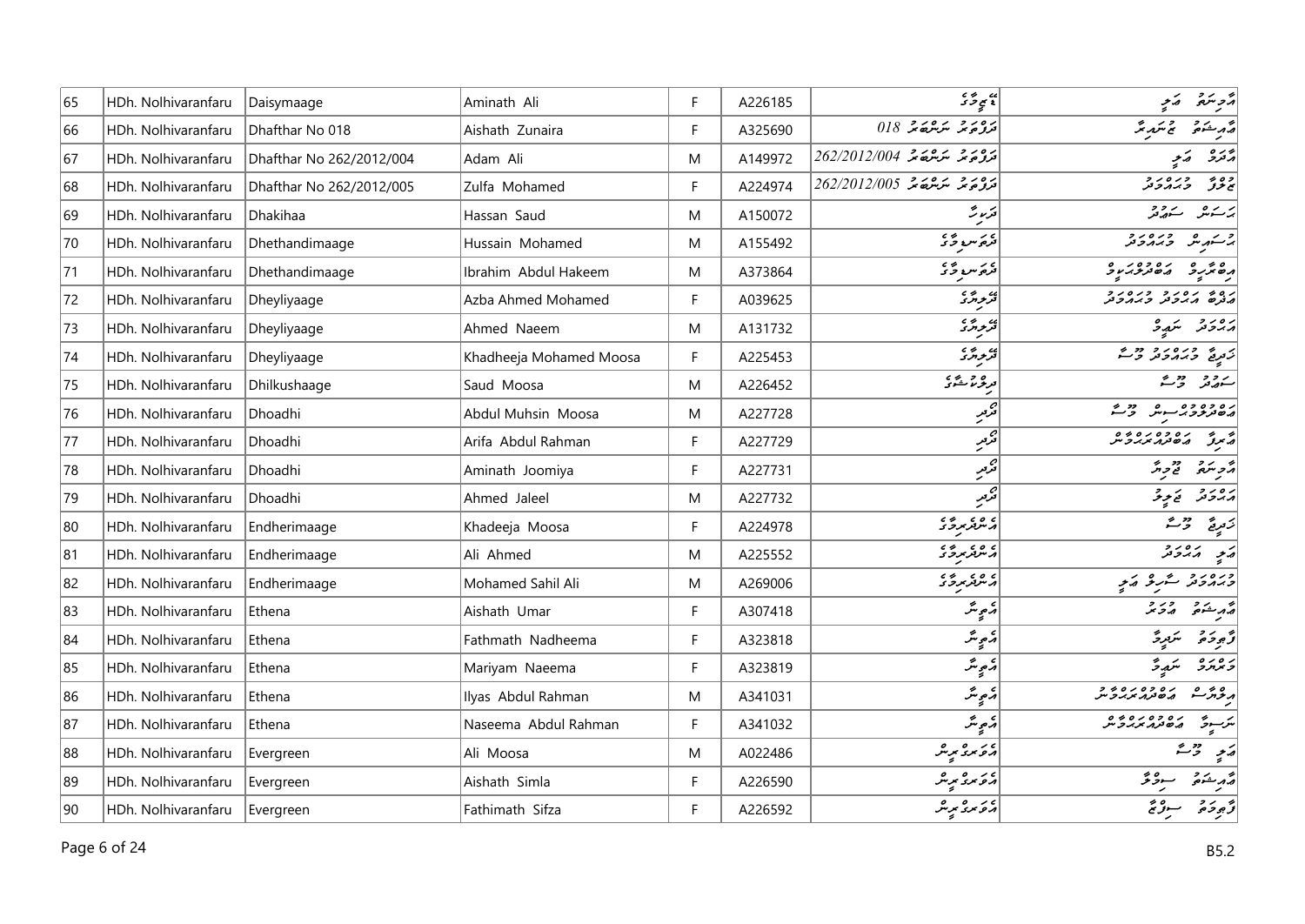| 91  | HDh. Nolhivaranfaru | Evergreen     | Hafsa Mohamed         | F         | A301174 | پرې پر ه پر پر                         | و رە ر د<br><i>د بە</i> د تر<br>برو پڑ       |
|-----|---------------------|---------------|-----------------------|-----------|---------|----------------------------------------|----------------------------------------------|
| 92  | HDh. Nolhivaranfaru | Everlast      | Fathimath Inaaya      | F         | A225403 | ى بە بەرگە ھ<br>مەن ئەرگە سىزە         | ەرشىز<br>ومجمج وحمح                          |
| 93  | HDh. Nolhivaranfaru | Everlast      | Aminath Maleesa       | F         | A343652 | ى ئەرتەرە ھ                            | أزدبتهم<br>ئەمەيەتە<br>ئىق                   |
| 94  | HDh. Nolhivaranfaru | Faith         | Abdulla Rameez        | M         | A113038 | كومره                                  | ەھىراللە<br>بمرحري                           |
| 95  | HDh. Nolhivaranfaru | Faith         | Mariyam Ali           | F         | A225604 | ومرمح                                  | ر ه بر ه<br>تر <del>ب</del> ر بر ژ<br>ەزىر   |
| 96  | HDh. Nolhivaranfaru | Faith         | Hawwa Naseer          | F         | A225612 | تومره                                  | برە ئەسىرىمى                                 |
| 97  | HDh. Nolhivaranfaru | Fathaha       | Fathmath Samahath     | F         | A228165 | ۇ ئەز                                  | سەۋىرە<br>ۇ بۇ جۇ ج                          |
| 98  | HDh. Nolhivaranfaru | Fathaha       | Aishath Sama          | F         | A231752 | ۇ ئەز                                  | $rac{3}{2}$                                  |
| 99  | HDh. Nolhivaranfaru | Fathaha       | Ishaag Rasheed        | ${\sf M}$ | A321314 | ۇ ئەز                                  | أراه المحمد المحمد المحمد المحمد             |
| 100 | HDh. Nolhivaranfaru | Fathaha       | Shaheena Yoosuf       | F         | A321344 | ۇ ئەز                                  | ڪ پڻ هو <i>دو</i><br>په هر هو شور            |
| 101 | HDh. Nolhivaranfaru | Feeroazge     | Hassan Ali            | M         | A099333 | و ۵ ۵ م<br>په ترېخ <sub>ک</sub>        | أيز ستاها أورمي                              |
| 102 | HDh. Nolhivaranfaru | Fehivina      | Hawwa Abdulla         | F         | A074899 |                                        | بروء رووالله                                 |
| 103 | HDh. Nolhivaranfaru | Fehivina      | Haseena Abdulla       | F         | A226362 |                                        | ترىيەتتر كەھ قراللە                          |
| 104 | HDh. Nolhivaranfaru | Fehivina      | Fathimath Liusha      | F         | A226367 | ۇ <sub>مەھ بىتى</sub>                  | وتموذه ورمش                                  |
| 105 | HDh. Nolhivaranfaru | Fesona Manzil | Ibrahim Umar          | M         | A266826 | <mark>، جى</mark> ئەتەش <sub>ە</sub> ۋ | $512$ $510$                                  |
| 106 | HDh. Nolhivaranfaru | Fesona Manzil | Mohamed Assadh        | M         | A392471 | ۇ ش <sub>ى</sub> ر ئەھمىي ئە           | כנסגב גםגב<br><i>בג</i> ובע ה'-יו <i>ה</i> ב |
| 107 | HDh. Nolhivaranfaru | Fesona Manzil | Ahmed Asiyadhu        | M         | A398219 | <i>ۇ مەيز مىي</i> رو                   | أرور والمستركز                               |
| 108 | HDh. Nolhivaranfaru | Finifenmaage  | Mohamed Rafeeu        | M         | A077654 | اربىرۇ يودە                            | وره رو در در<br>د بر د در برگی               |
| 109 | HDh. Nolhivaranfaru | Finifenmaage  | Hamid Rafeeu          | M         | A144697 | ر سرگە ئەم <sup>دى</sup>               | أراد محتار المحمد المحمد المحمد              |
| 110 | HDh. Nolhivaranfaru | Finifenmaage  | Ahmed Rafeeu          | M         | A144698 | اوبىرۇ ھەمچ                            | رەرد پرَوٍږ                                  |
| 111 | HDh. Nolhivaranfaru | Finifenmaage  | Aneesa Ali            | F         | A225407 | وسوعدة                                 | ړښې په په                                    |
| 112 | HDh. Nolhivaranfaru | Finifenmaage  | Khadeeja Ahmed        | F         | A225412 | اربېږدونه                              | زَمْرِيحَ كَمَارُوْتُر                       |
| 113 | HDh. Nolhivaranfaru | Finifenmaage  | Fareeda Abdul Hakeem  | F         | A225419 | اربىرۇ چوتى                            | ترىيىتى مەھىرى بىرى                          |
| 114 | HDh. Nolhivaranfaru | Finifenmaage  | Habeeba Abdul Hakeem  | F         | A225422 | اربىدىمدى                              | رە دەرورى                                    |
| 115 | HDh. Nolhivaranfaru | Finifenmaage  | Shakeela Abdul Hakeem | F         | A225426 | و سرو مرد <sup>ی</sup>                 | ره ده در ره<br>پره ترور رو<br>ىشكىرىتى       |
| 116 | HDh. Nolhivaranfaru | Finifenmaage  | Hussain Rafeeu        | ${\sf M}$ | A225433 | ى <sub>ر س</sub> ۇ ئىرگە ئ             | برستهر شركر كركر وكا                         |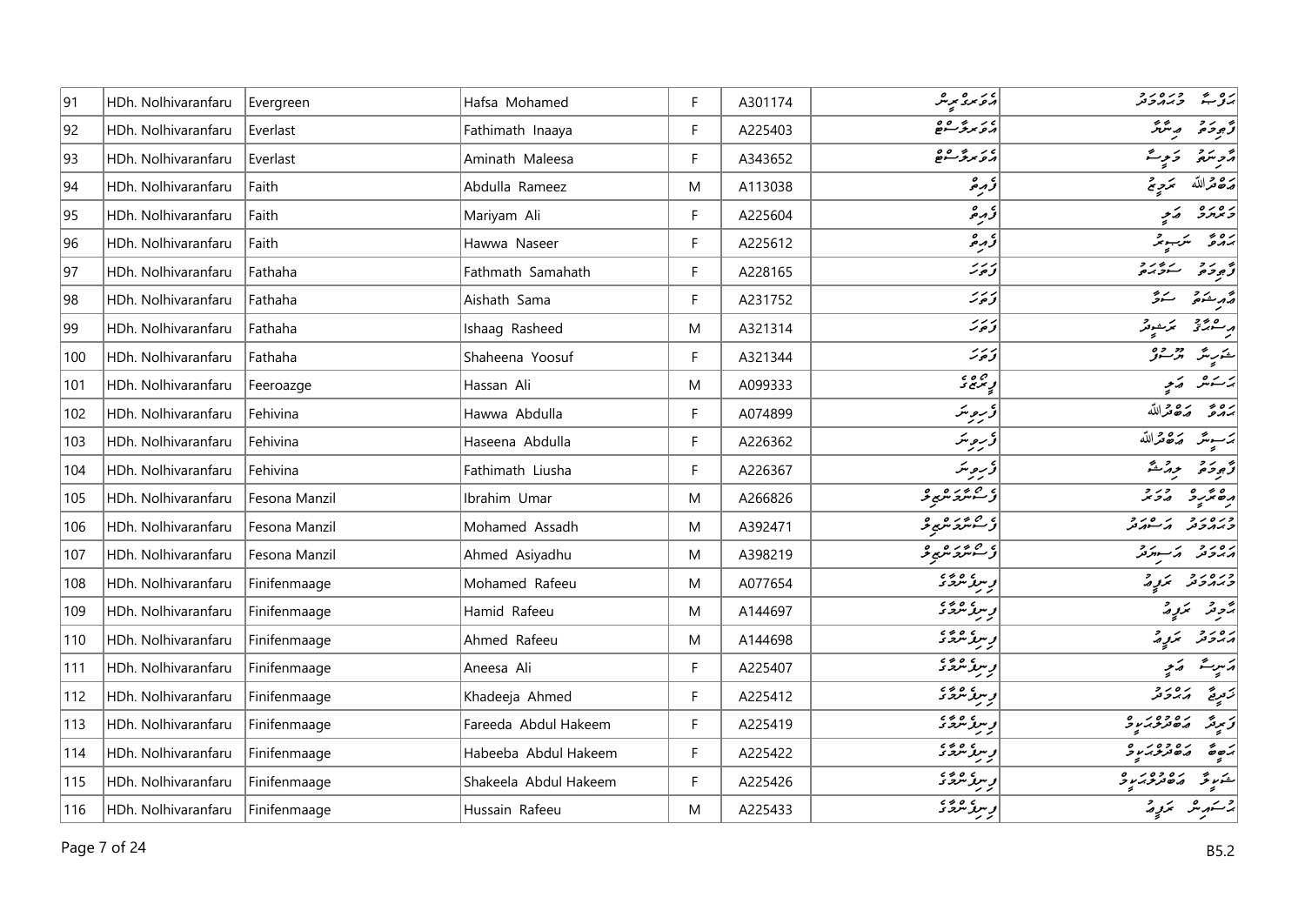| 117 | HDh. Nolhivaranfaru | Finiroalhi   | Najuma Saeed            | F  | A141040 | وسرچمو                                          | سرة محمد السكر من المريض<br>مستقبل المستقبل                                                                                                                                                                                      |
|-----|---------------------|--------------|-------------------------|----|---------|-------------------------------------------------|----------------------------------------------------------------------------------------------------------------------------------------------------------------------------------------------------------------------------------|
| 118 | HDh. Nolhivaranfaru | Finiroalhi   | Aishath Hussain         | F  | A225392 | وسرچمو                                          | و<br>مەرشۇق برگىرىش                                                                                                                                                                                                              |
| 119 | HDh. Nolhivaranfaru | Finiroalhi   | Sabeeha Saeed           | F. | A225505 | وسرچمو                                          | $\frac{2}{2}$<br>سەھەتىر                                                                                                                                                                                                         |
| 120 | HDh. Nolhivaranfaru | Finiroalhi   | Saeed Hassan            | M  | A226476 | وسرچمو                                          | سكورة كالسكاند                                                                                                                                                                                                                   |
| 121 | HDh. Nolhivaranfaru | Finiroalhi   | Sofiyya Saeed           | F  | A226480 | وسرچمو                                          | سكوره محمد المحمد                                                                                                                                                                                                                |
| 122 | HDh. Nolhivaranfaru | Finiroalhi   | Ahmed Saeed             | M  | A226482 | وسرچمو                                          | رەرو سەرو                                                                                                                                                                                                                        |
| 123 | HDh. Nolhivaranfaru | Finivilu     | Mohamed Moosa           | M  | A010397 | وسره څ                                          | و ر ه ر د<br>د بر د تر                                                                                                                                                                                                           |
| 124 | HDh. Nolhivaranfaru | Finivilu     | Razeena Yoosuf          | F  | A066007 | او سره څه<br><u>ست</u>                          | ىمە پەش تۈر جۇ                                                                                                                                                                                                                   |
| 125 | HDh. Nolhivaranfaru | Finivilu     | Rishfa Mohamed          | F  | A226579 | اوسره ژ<br>سيس                                  | برشوش ورەرد                                                                                                                                                                                                                      |
| 126 | HDh. Nolhivaranfaru | Finivilu     | Eaman Mohamed           | F  | A228337 | او سره څه<br><u>په م</u> ړ                      |                                                                                                                                                                                                                                  |
| 127 | HDh. Nolhivaranfaru | Free Park    | Abdul Wahid Moosa       | M  | A131528 | ە بېرىژىمە <sup>0</sup>                         | ره وه پر دوسته<br>اړه ترڅون د و                                                                                                                                                                                                  |
| 128 | HDh. Nolhivaranfaru | Free Park    | Haseena Abdulla         | F  | A226213 | و <sub>مېرنز</sub> ىر،                          | ترىسوىتر كەھ قراللە                                                                                                                                                                                                              |
| 129 | HDh. Nolhivaranfaru | Free Park    | Fathimath Shaheena      | F  | A227521 | ە بېرۇ بر <sup>ە</sup>                          | قرموخرة متقربتر                                                                                                                                                                                                                  |
| 130 | HDh. Nolhivaranfaru | Free Park    | Ahmed Shaaheen          | M  | A359792 | ە بېرۇ برر<br>ئۇسىر                             | رەر ئەسىرىتى<br>مەركىر ئىش <i>رى</i> تى                                                                                                                                                                                          |
| 131 | HDh. Nolhivaranfaru | Golden House | Fathimath Naila         | F. | A226687 | ە يەر ەر دە<br>ئەخرى مىر <i>ى</i> رە سە         | رَّجْوَةً مُنْهَرَّةً                                                                                                                                                                                                            |
| 132 | HDh. Nolhivaranfaru | Gulbakaage   | Shafeega Mohamed        | F. | A074089 | وه ر پر د<br>د <del>ن</del> ره مړ               | ڪُنو ٿِرُ<br>و پر و بر و<br>تر ټر څر تر                                                                                                                                                                                          |
| 133 | HDh. Nolhivaranfaru | Gulbakaage   | Sanfa Ali               | F  | A106518 | وه رپر د<br>د <del>تر</del> ځونړۍ               | سەھەتە ھەمبە                                                                                                                                                                                                                     |
| 134 | HDh. Nolhivaranfaru | Gulbakaage   | Mohamed Naiz Ali        | M  | A225455 | و و ر پر ۽<br><sub>ک</sub> موڻ مو               |                                                                                                                                                                                                                                  |
| 135 | HDh. Nolhivaranfaru | Gulbakaage   | Mohamed Hassan          | M  | A226351 | وه ر پر د<br>د <del>تر</del> ه مړ               | ورەرو پرىكە                                                                                                                                                                                                                      |
| 136 | HDh. Nolhivaranfaru | Gulbakaage   | Ali Mohamed             | M  | A226358 | وه ر پر پر<br><b>ی نژ</b> ه تو ت                |                                                                                                                                                                                                                                  |
| 137 | HDh. Nolhivaranfaru | Gulbakaage   | Khadeeja Mohamed        | F. | A226376 | و و ر پر ۽<br>ي <del>تر</del> ه ما <sub>ک</sub> | زىرە دىرەرد<br>ئىرقى دىمەدىر                                                                                                                                                                                                     |
| 138 | HDh. Nolhivaranfaru | Gulbakaage   | Rameeza Mohamed         | F  | A226378 | و ه د پر پر<br>د نژه مړي                        | ر در دره در<br>مر <i>د</i> ی در در                                                                                                                                                                                               |
| 139 | HDh. Nolhivaranfaru | Gulbakaage   | Maumoon Mohamed         | M  | A226383 | وه رپر د<br>د <del>تر</del> ځونړۍ               | ק כמים המים היבודיים ומודעיים ומודעיים ומודעיים ומודעיים ומודעיים ומודעיים ומודעים ומודעים ומודעים ומודעים ומי<br>מודעיים ומודעיים ומודעיים ומודעיים ומודעיים ומודעיים ומודעיים ומודעיים ומודעיים ומודעיים ומודעיים ומודעיים ומו |
| 140 | HDh. Nolhivaranfaru | Gulshan      | Hamdhoon Ahmed Abdulla  | M  | A226195 | <sup>و و</sup> شترىش                            | ره دوه بره بر و بره و الله                                                                                                                                                                                                       |
| 141 | HDh. Nolhivaranfaru | Gulshan      | Jameela Moosa Adam      | F  | A226689 | <sup>و و</sup> شتر ش                            | ر و و و دره<br>د و د ک                                                                                                                                                                                                           |
| 142 | HDh. Nolhivaranfaru | Gulshan      | Ahmed Abdulla Zakariyya | M  | A351064 | <sup>و و</sup> شترىر                            | رەرو رەولله تم كم مرمار                                                                                                                                                                                                          |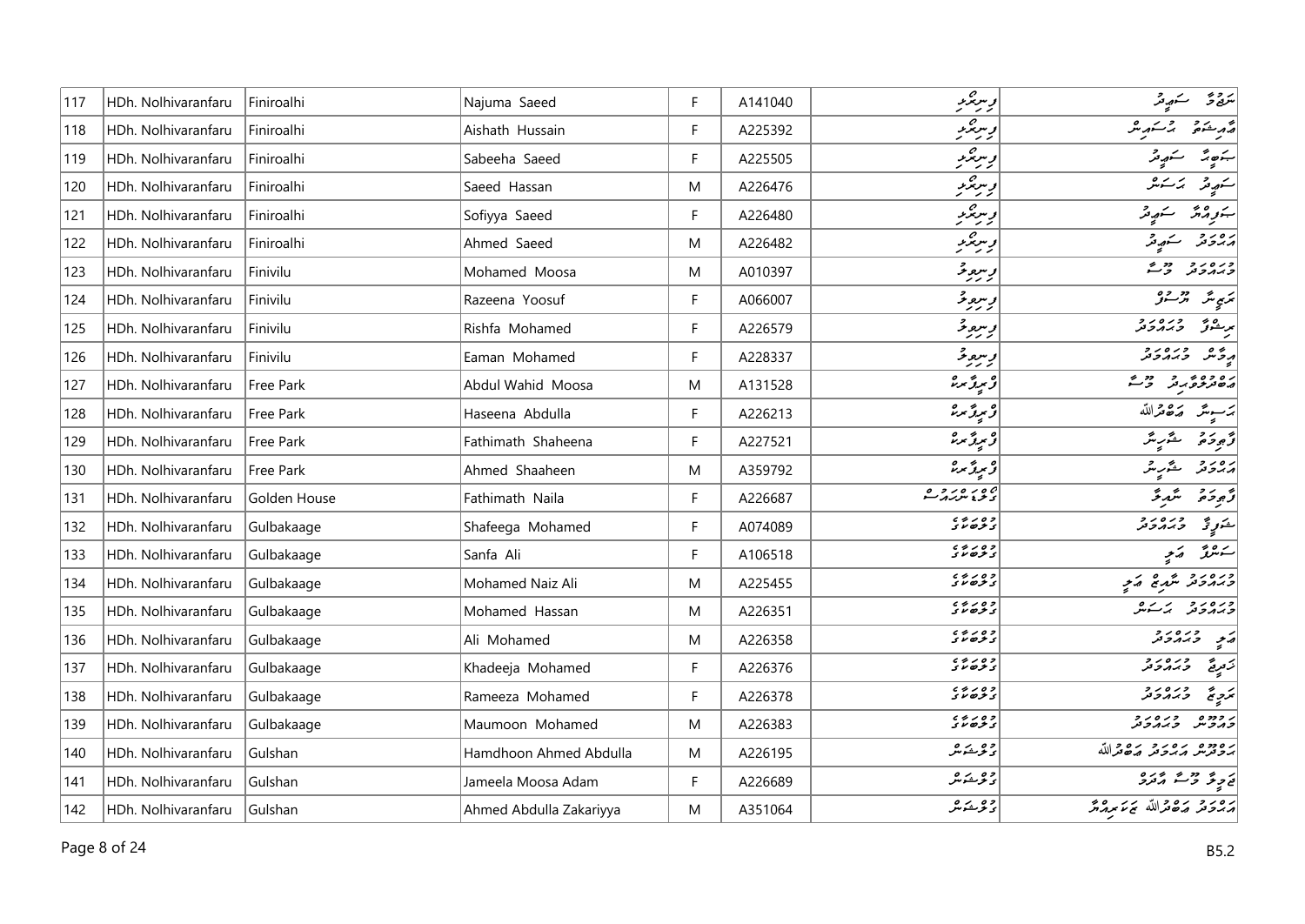| 143 | HDh. Nolhivaranfaru | Gumreege        | Mohamed Abdulla        | M  | A105065 | و ه<br>د و مړنگ                        | وره رو ده دالله                         |
|-----|---------------------|-----------------|------------------------|----|---------|----------------------------------------|-----------------------------------------|
| 144 | HDh. Nolhivaranfaru | Gumreege        | Ahmed Abdulla          | M  | A124570 | و ه<br>د و مړي                         | برورد بره قرالله                        |
| 145 | HDh. Nolhivaranfaru | Gumreege        | Husna Abdul Kareem     | F  | A226054 | و ه<br>د ۶ پېړۍ                        | و مشر پره وه د پره                      |
| 146 | HDh. Nolhivaranfaru | Haveylee Manzil | Shamsunnahar Haroon    | F. | A046953 | رىيې پەر شىر ۋ                         |                                         |
| 147 | HDh. Nolhivaranfaru | Haveylee Manzil | Ahmed Khalaf           | M  | A228291 | رىيې پەيھى پى                          | رەر دىر                                 |
| 148 | HDh. Nolhivaranfaru | Hawaa           | Mohamed Adam           | M  | A068421 | رپچ                                    | ورەر د پرە<br><i>جد</i> ىرىتر كەترى     |
| 149 | HDh. Nolhivaranfaru | Hawaa           | Fathmath Maya Mohamed  | F. | A225463 | رپچ                                    | و د و په وره د و                        |
| 150 | HDh. Nolhivaranfaru | Heenaamaage     | Fathimath Shiyana      | F  | A227138 | ر پیشری می<br>بر پیشر <del>ت</del> ر ی | و محركة الشور الشركتر                   |
| 151 | HDh. Nolhivaranfaru | Hithaffinivaage | Hussain Yoosuf         | M  | A226486 | ىر <i>مۇ</i> گرىزىدۇ ئى                |                                         |
| 152 | HDh. Nolhivaranfaru | Hithaffinivaage | Fathimath Hassan       | F. | A226487 | رە ئىروپىرى <i>مى</i>                  | قويحو برسكر                             |
| 153 | HDh. Nolhivaranfaru | Hithaffinivaage | Aishath Hussain        | F. | A226489 | رۇشۇر بىرقە ئە                         | م مشم <sup>و</sup> جي مشرق              |
| 154 | HDh. Nolhivaranfaru | Hithaffinivaage | Abdulla Nizam          | M  | A226490 | رەڭروپىر <i>ۇ</i> ،                    | أرَّة مَّرَ اللَّهُ مِسْجَّرَةٌ         |
| 155 | HDh. Nolhivaranfaru | Honey Moon      | Hussain Ali            | M  | A043764 | اير دو ه<br>په سرچ مګر                 | بر سکه شهر اندانی                       |
| 156 | HDh. Nolhivaranfaru | Honey Moon      | Hawwa Abdulla          | F  | A266787 | ر<br>سرچينې<br>په                      | بروء روورالله                           |
| 157 | HDh. Nolhivaranfaru | Honey Moon      | Ibrahim Rasheed        | M  | A266959 | ر<br>سرچينې                            | رە ئەر ئەسىم                            |
| 158 | HDh. Nolhivaranfaru | Honey Moon      | Aishath Liusha         | F. | A387565 | ائەيدە چىقە<br>ئىستەتلىكى              |                                         |
| 159 | HDh. Nolhivaranfaru | Hope            | Mariyam Adam           | F  | A069326 | ج و<br>مربو                            |                                         |
| 160 | HDh. Nolhivaranfaru | Hope            | Fathimath Thahmeena    | F. | A113273 | ره<br>رو                               | أزوجي وترجيش                            |
| 161 | HDh. Nolhivaranfaru | Hope            | Assad Moosa            | M  | A226453 | ره و                                   | أرام وداخ المحت                         |
| 162 | HDh. Nolhivaranfaru | Husnooge        | Mohamed Amir           | M  | A061334 | و مەدد ،<br>شەھىرى                     | כנסנכ בב                                |
| 163 | HDh. Nolhivaranfaru | Husnooge        | Hashim Abdulla         | M  | A095229 | و مەددى<br>شەھىرى                      | أُتَّسُوتُ 125 مَّتْدَاللَّهُ           |
| 164 | HDh. Nolhivaranfaru | Husnooge        | Mariyam Shama          | F. | A225388 | د حدود ،<br>ر                          | دەرە ھەتى                               |
| 165 | HDh. Nolhivaranfaru | Husnooge        | Abdulla Shafeeu Hashim | M  | A225583 | و مەددى<br>سەبىرى                      | أرَهْ قُرْاللَّهُ شَوَرٍ مُرَّ سُرْحَرْ |
| 166 | HDh. Nolhivaranfaru | Husnooge        | Hussain Shafeeu        | M  | A269009 | د حدود ،<br>ر                          | رحم المستور                             |
| 167 | HDh. Nolhivaranfaru | Husnooge        | Hussain Sham           | M  | A397823 | و مەددى<br>سەبىرى                      | <u>چرىكى ھۇي</u>                        |
| 168 | HDh. Nolhivaranfaru | Huvandhumaage   | Shakeeba Mohamed       | F. | A126373 | و ر په و ده ،<br>ر و سربرو د           | شركة وره رو                             |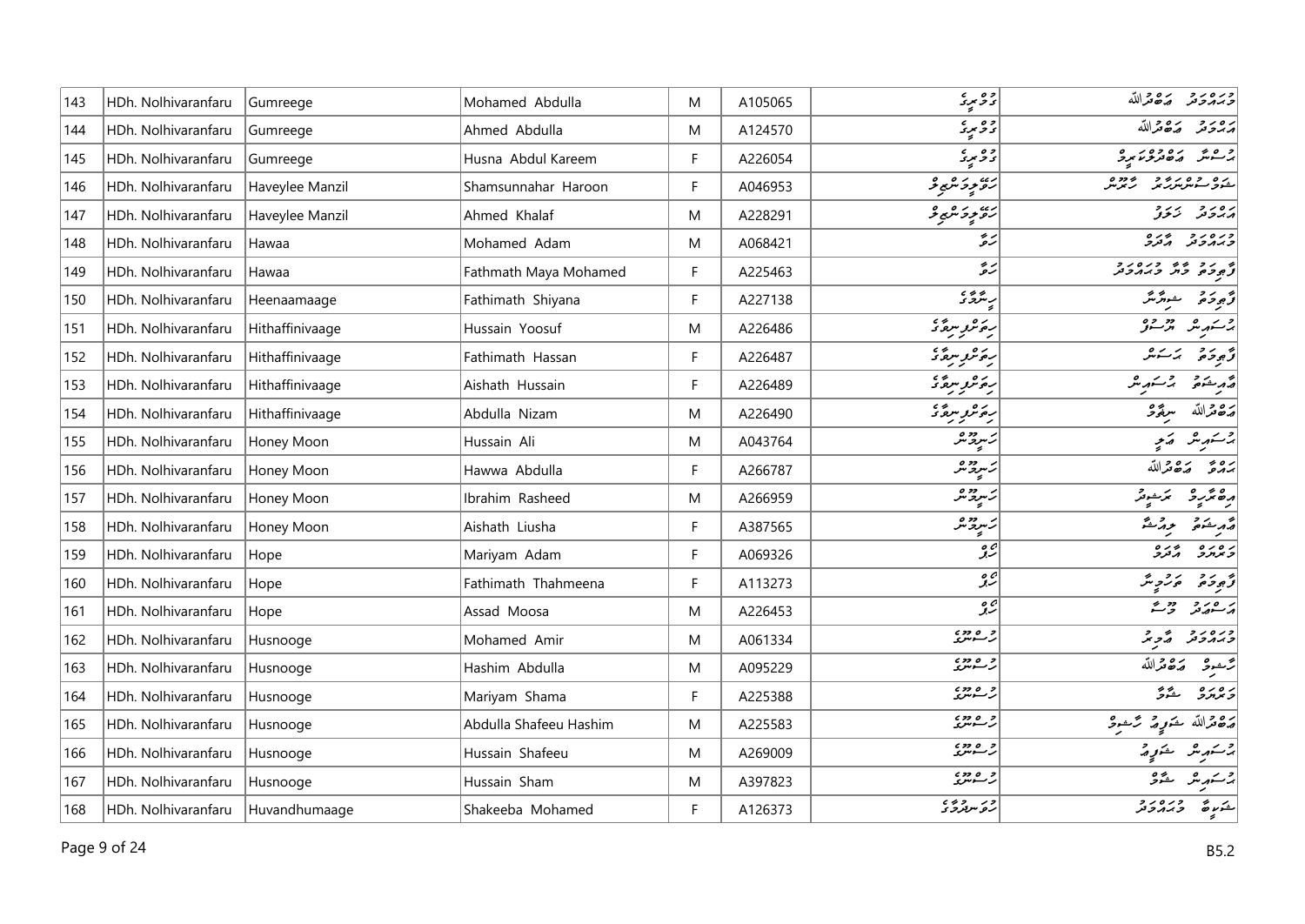| 169 | HDh. Nolhivaranfaru | Huvandhumaage   | Mohamed Shifaq          | M           | A225424 | و ر<br>ره سربرو د                          | ورەرو جوگۇ                                                         |
|-----|---------------------|-----------------|-------------------------|-------------|---------|--------------------------------------------|--------------------------------------------------------------------|
| 170 | HDh. Nolhivaranfaru | Italy           | Idrees Ali              | M           | A156605 | برڪو                                       |                                                                    |
| 171 | HDh. Nolhivaranfaru | Italy           | Badhoora Idhrees        | F           | A228117 | برغوم                                      | د تربر صدر کردید<br>در تاریخ<br>جنربر در تربر شده<br>جنربر در تربر |
| 172 | HDh. Nolhivaranfaru | Italy           | Aishath Zunaira         | F           | A321297 | برغو                                       | پ <sup>و</sup> پر شکره<br>در ک<br>ىچ ئىگە ئىگە                     |
| 173 | HDh. Nolhivaranfaru | Italy           | Aminath Adam            | F           | A321312 | برغو                                       | و سرد و دره                                                        |
| 174 | HDh. Nolhivaranfaru | Kaneeru         | Hussain Abdulla         | M           | A059409 | ئەسەپرىگە<br>ئە                            | جرستمريثر الاقتصالله                                               |
| 175 | HDh. Nolhivaranfaru | Kaneeru         | Abdul Hameed Hussain    | M           | A141092 | ئەسەپىر<br>ئەس                             | رەدە بەر باسكىر                                                    |
| 176 | HDh. Nolhivaranfaru | Kaneeru         | Mohamed Sameer          | M           | A146882 | ئەسەپىر<br>ئ                               | ورودو سکولا<br>ورودو سکولا<br>وی شکر                               |
| 177 | HDh. Nolhivaranfaru | Kaneeru         | Fareesha Hussain        | F           | A225513 | ئەسەپتىر                                   |                                                                    |
| 178 | HDh. Nolhivaranfaru | Kaneeru         | Saleema Hussain         | $\mathsf F$ | A225518 | ئەمىيەتىر                                  | سكورة الاسكرين                                                     |
| 179 | HDh. Nolhivaranfaru | Karankaage      | Ali Naseer              | M           | A094523 | ر ر ه و د ،<br>ما مرس د د                  | ەكىيە سىسىدىگى<br>مەسىمە                                           |
| 180 | HDh. Nolhivaranfaru | Karankaage      | Khadheeja Abdulla       | F           | A226333 | ر ر ه و د ،<br>ما مرس د د                  | ر<br>ترمریح <mark>مرک</mark> مرک                                   |
| 181 | HDh. Nolhivaranfaru | Keryna          | Fathimath Shifana       | F           | A225618 | ئۈمبەتىر                                   | ۇردە خۇنگە                                                         |
| 182 | HDh. Nolhivaranfaru | Kinaaraa        | Moosa Umar              | M           | A001864 | ىرىترىتر                                   | وو ورو                                                             |
| 183 | HDh. Nolhivaranfaru | Kinbi           | Hussain Abdulla Hussain | M           | A070084 | ىر سرى<br>بر                               | ج سكر مركز مركز الله جر سكر مركز                                   |
| 184 | HDh. Nolhivaranfaru | Kinbi           | Mareena Mohamed         | F           | A225991 | ىر سرى<br>بر                               | د پرستر دره رد                                                     |
| 185 | HDh. Nolhivaranfaru | Kinbi           | Aminath Zahura Hussain  | F           | A227595 | ر سرے                                      | أأوسكم بمركب برسكه للر                                             |
| 186 | HDh. Nolhivaranfaru | Kudhiluboamaage | Hussain Abdul Rasheed   | M           | A092246 | و وه وي<br>ما توردن و ي                    | ج کر کے مقدم مرشوقہ                                                |
| 187 | HDh. Nolhivaranfaru | Lailaa Manzil   | Ismail Abdul Rasheed    | M           | A227450 | <i>خەر جۇ ج</i> ىشى بى                     | ر صور ده ده دره ترشور                                              |
| 188 | HDh. Nolhivaranfaru | Lailaa Manzil   | Aishath Adam            | F           | A227451 | خەر ئۇ ئەشرى                               | و در دره<br>د کرد درد                                              |
| 189 | HDh. Nolhivaranfaru | Lailaa Manzil   | Fathimath Laila         | F           | A227456 | ىز بە ئ <sup>ۆ</sup> ز ش <sub>ىنج</sub> ئە | ومجموحة تحدثه                                                      |
| 190 | HDh. Nolhivaranfaru | Lailaa Manzil   | Aminath Leela           | $\mathsf F$ | A227459 | خەر ئۇ ئەشرى                               | أزويني ويؤ                                                         |
| 191 | HDh. Nolhivaranfaru | Lailaa Manzil   | Ahmed Sobah             | M           | A227461 | خەر ئەڭ شىر قە                             | بر 2 د تر<br>م <i>ر</i> بر <del>5</del> تر<br>بەھ                  |
| 192 | HDh. Nolhivaranfaru | Lailaa Manzil   | Hawwa Leesha            | F           | A269030 | خەر ئۇ ئەشرى                               | زارة وِتْ                                                          |
| 193 | HDh. Nolhivaranfaru | Light Corner    | Mohamed Abdulla         | M           | A103084 | لجدوه عكرته                                | و ر ه ر د<br>تر پر ژ تر<br>مَە قىراللە                             |
| 194 | HDh. Nolhivaranfaru | Lilymaage       | Mohamed Hadhee          | M           | A094076 | ووڈ ء<br>ر                                 | وره رو گې                                                          |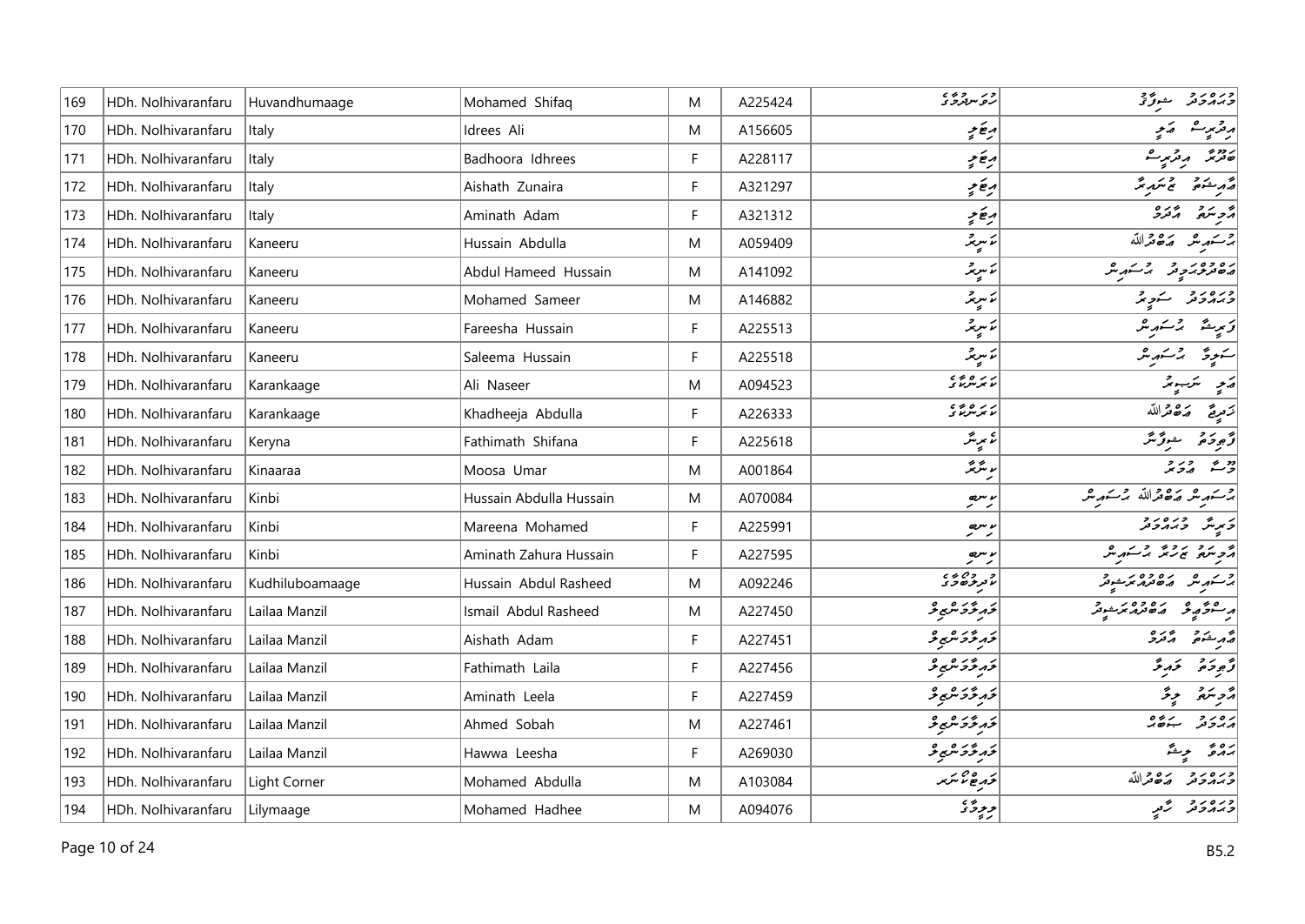| 195 | HDh. Nolhivaranfaru | Lilymaage           | Hafsa Moosa           | F           | A226090 | ووڈ ڈ<br>ر                                                                 | درمیه<br>برويد                                        |
|-----|---------------------|---------------------|-----------------------|-------------|---------|----------------------------------------------------------------------------|-------------------------------------------------------|
| 196 | HDh. Nolhivaranfaru | <b>Lunar View</b>   | Abdulla Moosa         | M           | A046671 | وديحر و                                                                    | مەھىراللە                                             |
| 197 | HDh. Nolhivaranfaru | Lunar View          | Fathimath Abdullah    | F           | A226314 | لخرمثر فر                                                                  | وكحصرالله<br>ۇ بوز ئ                                  |
| 198 | HDh. Nolhivaranfaru | Lunar View          | Aminath Abdulla       | F           | A226316 | فرمثره بز                                                                  | و څخه سرچ<br>مَە قىراللە                              |
| 199 | HDh. Nolhivaranfaru | Lunar View          | Aishath Abdulla       | $\mathsf F$ | A228271 | فرمثره بز                                                                  | مُ مشمر مَصْعَراللّه                                  |
| 200 | HDh. Nolhivaranfaru | Lunar View          | Husna Hussain         | F           | A246103 | دد مه د                                                                    | ير ششر المرسم المرسر                                  |
| 201 | HDh. Nolhivaranfaru | Manzaruge           | Ali Mohamed           | M           | A001214 | ر ۵ ر و ۷<br><del>د</del> سر <sub>کا</sub> برد                             |                                                       |
| 202 | HDh. Nolhivaranfaru | Manzaruge           | Nasreena Mohamed      | $\mathsf F$ | A159771 | ر ۵ ر و ،<br>تر شریح بوری                                                  | تركوبرتر وبرەرد<br>تركوبرتر <i>وب</i> روتر            |
| 203 | HDh. Nolhivaranfaru | Manzaruge           | Aishath Rimasha Ali   | F           | A225437 | ر ۵ ر د ۷<br>ترس مرد                                                       | <i>ەگە</i> شەھ برۇشگە كەي<br>1959-يىلىنىڭ كەن ئاللە   |
| 204 | HDh. Nolhivaranfaru | Meadows             | Abdul Rasheed Abdulla | M           | A226539 | 882                                                                        |                                                       |
| 205 | HDh. Nolhivaranfaru | Meadows             | Abdul Haadhee Abdulla | M           | A226540 | $\overset{o}{\mathcal{E}}\overset{C}{\mathcal{E}}\overset{C}{\mathcal{S}}$ | برە دە دېر پەھىراللە                                  |
| 206 | HDh. Nolhivaranfaru | Meadows             | Aminath Mohamed       | F           | A226542 | 282                                                                        | ء رو وره دو د                                         |
| 207 | HDh. Nolhivaranfaru | <b>Meadows</b>      | Shuaib Abdulla        | M           | A226543 | 222                                                                        | شور ده ده ترالله                                      |
| 208 | HDh. Nolhivaranfaru | <b>Medrit House</b> | Hassan Ali            | M           | A266953 | <sup>ى م</sup> وجو <i>مەدر</i>                                             | برستاند المجامع                                       |
| 209 | HDh. Nolhivaranfaru | Medrit House        | Aminath Saeedha       | F           | A386669 | ، <i>، ، ، ، ، ، ،</i> ،                                                   |                                                       |
| 210 | HDh. Nolhivaranfaru | Meenaaz             | Abdul Raheem Hussain  | M           | A104814 | جریٹرچ                                                                     |                                                       |
| 211 | HDh. Nolhivaranfaru | Meenaaz             | Fathimath Waheeda     | F           | A227573 | جريثرمج                                                                    |                                                       |
| 212 | HDh. Nolhivaranfaru | Meenaaz             | Nasheeda Abdul Raheem | F           | A227575 | جريثره                                                                     |                                                       |
| 213 | HDh. Nolhivaranfaru | Meenaaz             | Hafeeza Abdul Raheem  | F           | A227577 | جريثرمج                                                                    | ر و ده ده در و                                        |
| 214 | HDh. Nolhivaranfaru | Meenaaz             | Mohamed Abdul Raheem  | M           | A227578 | جریٹرم                                                                     | כנסני נסיכסנים                                        |
| 215 | HDh. Nolhivaranfaru | Meenaaz             | Abdulla Nasheed       | M           | A227580 | جريثرمج                                                                    | برة قرالله كرشوقر                                     |
| 216 | HDh. Nolhivaranfaru | Morning Sun         | Misbah Mohamed        | M           | A228080 | ە بىر بىرى كەنگە<br>مەس                                                    | و ر ه ر د<br>تر پروتر<br>وسقصر                        |
| 217 | HDh. Nolhivaranfaru | Morning Sun         | Saara Mohamed         | $\mathsf F$ | A228358 | ۇ بىر بىرى كەنگە<br>م                                                      | ر می دره د د<br>سنگر وبروور                           |
| 218 | HDh. Nolhivaranfaru | Morning Sun         | Ahmed Mohamed         | M           | A246788 | ۇ بىر بىرى كەنگە                                                           | و ر ه ر د<br>تر پر ژ تر<br>ر ە ر د<br>م <i>.ئ</i> رىر |
| 219 | HDh. Nolhivaranfaru | Morning Sun         | Hamza Mohamed         | M           | A246790 | 3 سرب <i>گری سک</i> ھر                                                     | ر ه و<br>و ر ه ر و<br>تر پر تر تر                     |
| 220 | HDh. Nolhivaranfaru | Muringu             | Mohamed Adam          | M           | A001626 | ا 3 مرسر ?                                                                 | כנסנכ שנם<br><i>כג</i> ובבת ובב                       |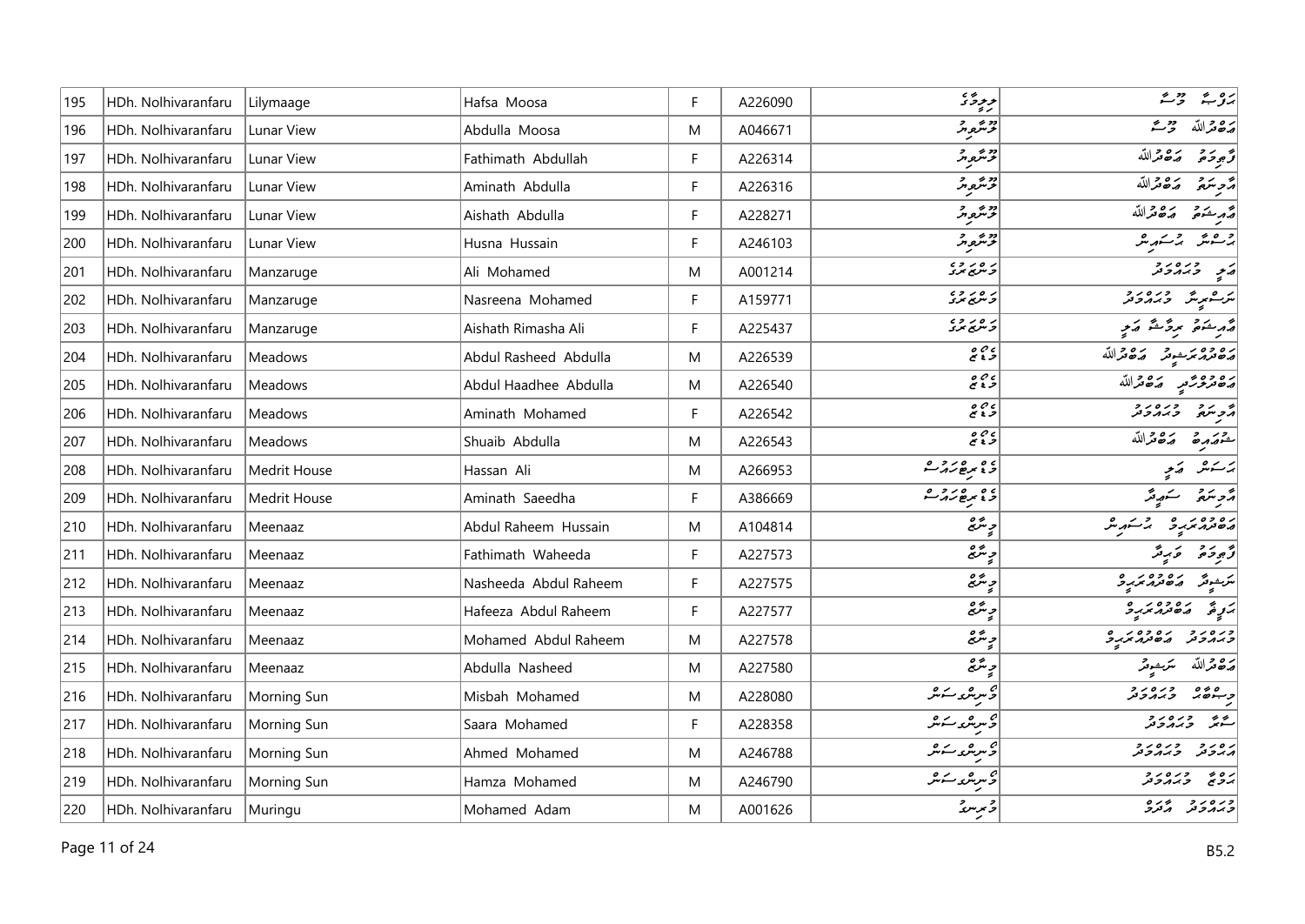| 221 | HDh. Nolhivaranfaru | Muringu          | Janaah Mohamed         | M         | A225303 | ومرسر                                | و ره ر د<br><i>د ټ</i> رن<br>پر پژه<br>قع سگر <sup>م</sup>                                                                                                                                                                                             |
|-----|---------------------|------------------|------------------------|-----------|---------|--------------------------------------|--------------------------------------------------------------------------------------------------------------------------------------------------------------------------------------------------------------------------------------------------------|
| 222 | HDh. Nolhivaranfaru | Muringu          | Jalaal Mohamed         | M         | A229375 | وحمرسر                               | و ر ه ر و<br><i>و پر</i> گرفر<br>ىر بەر<br>ق قرقر                                                                                                                                                                                                      |
| 223 | HDh. Nolhivaranfaru | Muringu          | Shafa Mohamed          | F         | A233893 | <br> خ <sup>ى</sup> رسى <sup>1</sup> | ر دره دره<br>خوتر دبردونر                                                                                                                                                                                                                              |
| 224 | HDh. Nolhivaranfaru | Mushthareege     | Shareefa Hassan        | F         | A226478 | و هو ته سره<br>تر هو ته ته           | ىشەمبەرىگە<br>ئە<br>برسەيىتىر                                                                                                                                                                                                                          |
| 225 | HDh. Nolhivaranfaru | Mushthareege     | Aishath Abdulla        | F         | A226479 | و هې د پرې<br>د شوم مړي              | صمر شدة صدر الله                                                                                                                                                                                                                                       |
| 226 | HDh. Nolhivaranfaru | Mushthareege     | Hussain Shimal         | M         | A226485 | د هېم مړي<br>تر شوه مړي              | چە سەر سىر ئەرگى                                                                                                                                                                                                                                       |
| 227 | HDh. Nolhivaranfaru | Naazukee Gulshan | Ali Mohamed            | ${\sf M}$ | A054247 | ە چەر چەھ يەر<br>مەن پەن ئوشۇمىتى    | ر دره دره در د                                                                                                                                                                                                                                         |
| 228 | HDh. Nolhivaranfaru | Naazukee Gulshan | Aminath Ali            | F         | A266700 | ﯩ <i>ﯘ</i> ﭼﯩﺮ 2.2-ﻳﯩﮕﯩ              | أأدمش أأبيح                                                                                                                                                                                                                                            |
| 229 | HDh. Nolhivaranfaru | Naazukee Gulshan | Mohamed Ali            | ${\sf M}$ | A266701 | ى <i>گەنمى ئى</i> گەشكەنگر           | ورەرو كەي                                                                                                                                                                                                                                              |
| 230 | HDh. Nolhivaranfaru | Naazukee Gulshan | Shareefa Hassan        | F         | A267130 | ى <i>گەنجى ئە</i> كەشكەنلەر          | شەپرۇ    ياسەش                                                                                                                                                                                                                                         |
| 231 | HDh. Nolhivaranfaru | Nadhuvaa         | Ali Ahmed              | M         | A001196 | ر و ه<br>سرتروگ                      | $\frac{222}{2}$                                                                                                                                                                                                                                        |
| 232 | HDh. Nolhivaranfaru | Nadhuvaa         | Fathimath Hassan Moosa | F         | A226040 | ر و ر<br>سربر گ                      | تقريره برسكر وللمستخبر                                                                                                                                                                                                                                 |
| 233 | HDh. Nolhivaranfaru | Nestle           | Rasheeda Moosa         | F         | A321287 | ىر <u>م</u> ور ۋ                     | $\begin{array}{cc} \begin{array}{cc} \mathcal{P} & \mathcal{P} & \mathcal{P} \\ \mathcal{P} & \mathcal{P} & \mathcal{P} \end{array} \\ \begin{array}{cc} \mathcal{P} & \mathcal{P} & \mathcal{P} \\ \mathcal{P} & \mathcal{P} \end{array} \end{array}$ |
| 234 | HDh. Nolhivaranfaru | Nestle           | Aminath Gasim          | F         | A321288 | ىر <u>مەم</u> بۇ                     | أأرمز المسافر                                                                                                                                                                                                                                          |
| 235 | HDh. Nolhivaranfaru | Nestle           | Jumeyla Moosa          | F         | A331696 | ىر <u>مەم</u> بۇ                     | ا دەرە ئەسىم                                                                                                                                                                                                                                           |
| 236 | HDh. Nolhivaranfaru | Nishaan          | Raheema Ali            | F         | A146984 | اسريقيقر                             |                                                                                                                                                                                                                                                        |
| 237 | HDh. Nolhivaranfaru | Nishaan          | Ali Mohamed            | M         | A155879 | اسبشگ                                |                                                                                                                                                                                                                                                        |
| 238 | HDh. Nolhivaranfaru | Nishaan          | Nafeesa Abdulla        | F         | A227742 | اسبشق                                | ىئىدىم<br>وكحصالله                                                                                                                                                                                                                                     |
| 239 | HDh. Nolhivaranfaru | Nishaan          | Shaheema Ali           | F         | A227743 | اسريقيقر                             | $\begin{array}{cc} \bullet & \bullet & \bullet \\ \bullet & \bullet & \bullet \\ \bullet & \bullet & \bullet \end{array}$                                                                                                                              |
| 240 | HDh. Nolhivaranfaru | Nishaan          | Mohamed Aslam          | M         | A227744 | اسریشر<br>پر                         | ورەرو دەرە                                                                                                                                                                                                                                             |
| 241 | HDh. Nolhivaranfaru | Nishaan          | Nadheema Ali           | F         | A227745 | ا <sub>سویش</sub> ر<br>پ             | سَمِرِیَّ سَرِ<br>سَمَرِیَّ سَرَمِرِیْ<br>سَ®مَّراللّه سَرَمَرِیْ                                                                                                                                                                                      |
| 242 | HDh. Nolhivaranfaru | Nishaan          | Abdulla Nadheem        | M         | A227746 | اسريقيقر                             |                                                                                                                                                                                                                                                        |
| 243 | HDh. Nolhivaranfaru | Niyaaz           | Sheereen Mohamed       | F         | A011979 | سرگرم                                | اڪوبريگر<br>ڪڪ<br>و ر ه ر و<br>تر پر ژ تر                                                                                                                                                                                                              |
| 244 | HDh. Nolhivaranfaru | Niyaaz           | Naziya Ali             | F         | A151587 | سرمرج                                |                                                                                                                                                                                                                                                        |
| 245 | HDh. Nolhivaranfaru | Nookokaage       | Moosa Hussain          | M         | A227097 | دد پر دی<br>سربر بر ی                | شيء شير<br>شيء شير                                                                                                                                                                                                                                     |
| 246 | HDh. Nolhivaranfaru | Nooranee Fehi    | Fathimath Suneetha     | F         | A229546 | تر پر موکر<br>سرچينې                 | أَوْجِعَةٍ وَسَمْسِعَةٍ                                                                                                                                                                                                                                |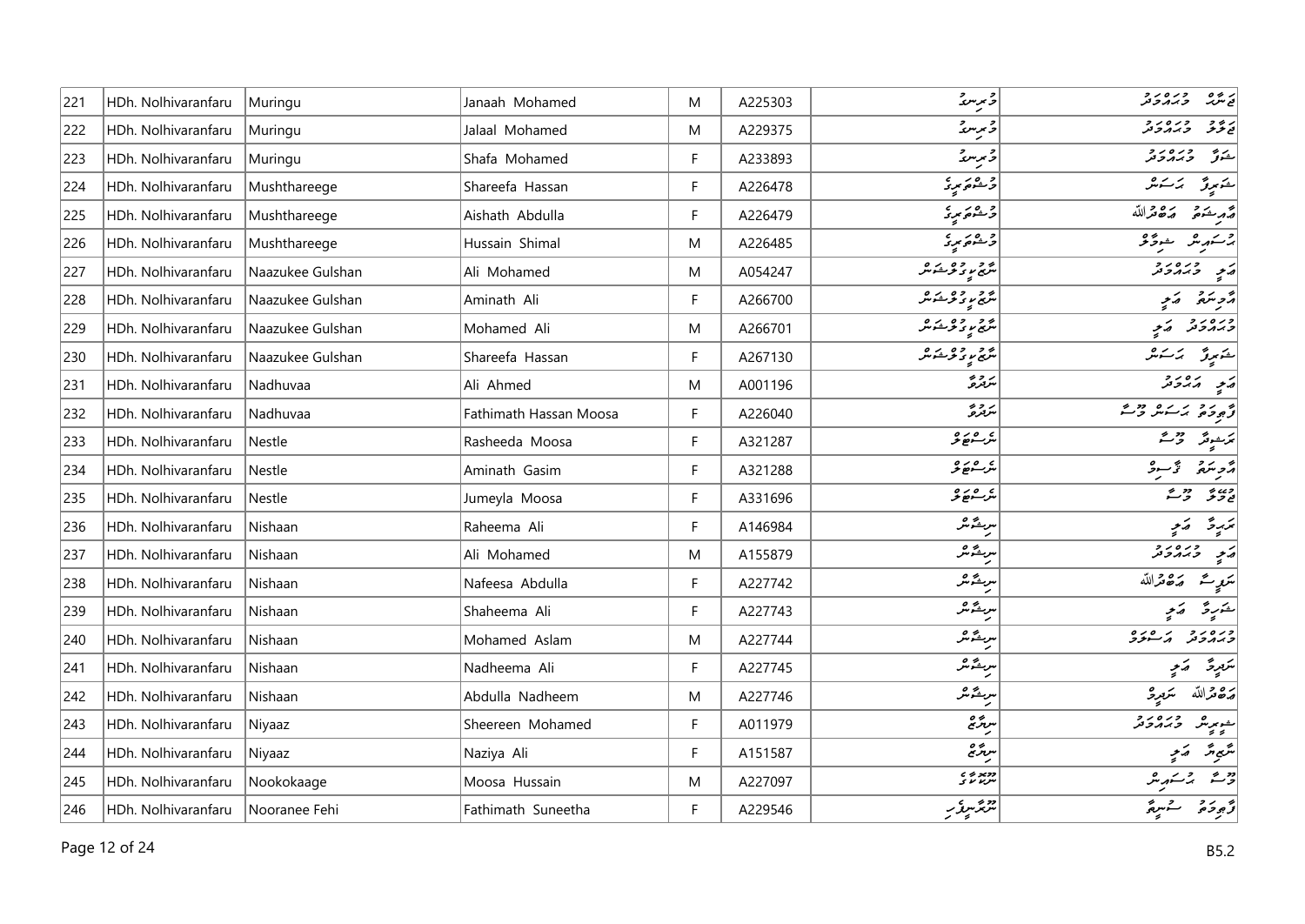| 247 | HDh. Nolhivaranfaru | Nooranee Fehi         | Jabeena Ibrahim        | F  | A229548 | مىز ئەسىرىگە سە<br>ئەسىرىسىز                                     | 0 20<br>ر<br>قوچىگر<br>برے مورو               |
|-----|---------------------|-----------------------|------------------------|----|---------|------------------------------------------------------------------|-----------------------------------------------|
| 248 | HDh. Nolhivaranfaru | Nooranee Fehi         | Aminath Ibrahim        | F  | A229552 | يزير يبروس<br>سربر س <sub>ي</sub> ر                              | ەھ ئۆر ۋ<br>أرمز بترة                         |
| 249 | HDh. Nolhivaranfaru | Nooranee Fehi         | Huzaifa Ibrahim        | F  | A229556 | چرمپروگر<br>سرمرسروگر                                            | ەر ھەترىر ۋ<br>رحم مر تر<br>مربح مر تر        |
| 250 | HDh. Nolhivaranfaru | Nooranee Fehi         | Khadheeja Abdulla      | F  | A266789 | لترنگسویکر<br>سرنگسویکر                                          | نرَمْرِيَّحَ<br>وكحصقرالله                    |
| 251 | HDh. Nolhivaranfaru | Nooranee Fehi         | Mohamed Rishad Ibrahim | M  | A400039 | چېږينې<br>سربېرسر                                                | כנסני תשים, תסתנים                            |
| 252 | HDh. Nolhivaranfaru | Noorange              | Aminath Mohamed        | F  | A054166 | دد ر ه ،<br>سرپرسری                                              | و ره ر د<br>تر پر ژنر<br>أرمز                 |
| 253 | HDh. Nolhivaranfaru | Noorange              | Hawwa Ali              | F  | A083102 | دد بر ۵ بر<br>سرپرسر <sub>ک</sub>                                | دەۋە مەر                                      |
| 254 | HDh. Nolhivaranfaru | Noorange              | Fathimath Mohamed      | F  | A092211 | دد بر ه ،<br>سرپرسر                                              | و دو دره در                                   |
| 255 | HDh. Nolhivaranfaru | Nooree Aage           | Idrees Hashim          | M  | A226340 | دو په په<br>سر <sub>سي</sub> د د                                 | ىرقىمى <sup>ت</sup> ئىشوۋ                     |
| 256 | HDh. Nolhivaranfaru | Nooreege              | Raziyya Abdulla        | F  | A226713 | دد<br>مترسمي د                                                   | بمنبوره مكافرالله                             |
| 257 | HDh. Nolhivaranfaru | Nooreege              | Mohamed Ahsan          | M  | A226716 | دد<br>مترسری                                                     | ورەرو رەپ                                     |
| 258 | HDh. Nolhivaranfaru | Orchid Palace         | Ibrahim Shathir        | M  | A105603 | ەر بەي ئەسىسى<br>مەس                                             | رەپرىرە ش <sub>ەھ</sub> ر                     |
| 259 | HDh. Nolhivaranfaru | <b>Orchid Palace</b>  | Ahmed Firushaom        | M  | A144703 | ەر موء ئە ئە <sup>م</sup> ە                                      | رەرد پەشھەر                                   |
| 260 | HDh. Nolhivaranfaru | Passion Flower        | Nashida Moosa          | F  | A144691 | ى شەھر <i>و ئەتە</i> ر                                           | ديسته<br>سَّرْشەندَّر                         |
| 261 | HDh. Nolhivaranfaru | <b>Passion Flower</b> | Moosa Mohamed          | M  | A227103 | ،، ، ، ، ، <i>، ، ، ،</i><br>بۇ خەسم <i>بۇ</i> <del>ق</del> رىمد | دیں مش<br>و رە ر د<br>تر پر تر تر             |
| 262 | HDh. Nolhivaranfaru | Passion Flower        | Fathimath Easa         | F. | A227119 | ،، ، ، ، ، <i>، ، ، ،</i><br>بۇ خەسم <i>تى پى</i> رىپ            | ژُودَهُ دٍتٌ                                  |
| 263 | HDh. Nolhivaranfaru | <b>Passion Flower</b> | Abdulla Naseer         | M  | A227127 | » ئەيرە دەپرىر<br>بۇ خىرىنىڭ بۇ بۇ ئەير                          | برە ترالله<br>ىئەسىرىمە                       |
| 264 | HDh. Nolhivaranfaru | Rabeeu                | Ahmed Fayaz            | M  | A113011 | بمرەم                                                            | ر ەر د<br>م.رى<br>ئۆ تەشە                     |
| 265 | HDh. Nolhivaranfaru | Rabeeu                | Khadeeja Mohamed       | F  | A227419 | برەم                                                             | و ره ر د<br>تر پر تر تر<br>نرَمَرِجَّ         |
| 266 | HDh. Nolhivaranfaru | Rabeeu Aage           | Fathmath Mohamed       | F  | A226365 | ת כנית<br>תפו <i>נ</i> ות                                        | و ر ه ر و<br><i>د ب</i> رگرفر<br>وٌ جو حر ح   |
| 267 | HDh. Nolhivaranfaru | Rahmaanee Manzil      | Shareefa Mohamed       | F  | A266771 | ىرە ئ <sup>ە</sup> بېرى ئىرى ئى                                  | ىشەمرۇگە<br>ئ<br>و ره ر و<br><i>د ټ</i> رو تر |
| 268 | HDh. Nolhivaranfaru | Rahmaanee Manzil      | Fathimath Hussain      | F  | A266772 | ىر 2 <sup>م</sup> ەر كەشرىر 2.<br>مەركە ئېرىر كىشرىر             | وٌجوحَ حو<br>ىر ئەسەر بىر<br>مە               |
| 269 | HDh. Nolhivaranfaru | Rahmaanee Manzil      | Shaafiath Hussain      | F  | A266774 | رە ب <sub>ە بىر</sub> ئىرىم ئى                                   | ڪوري چيڪرير                                   |
| 270 | HDh. Nolhivaranfaru | Rahmaanee Manzil      | Aishath Hussain        | F  | A266775 | ىر 2 <sup>م</sup> ەر كەشرىر 2.<br>مەركە ئېرىر كىشرىر             | ۇرىشكى برگىرىگر                               |
| 271 | HDh. Nolhivaranfaru | Rahmaanee Manzil      | Aminath Hussain        | F  | A266776 | ىرە ئ <sup>ې</sup> رىر ئىرىم                                     | أرمز يتمده<br>بر ئەبەر بى <sub>ر</sub>        |
| 272 | HDh. Nolhivaranfaru | Rahmaanee Manzil      | Mariyam Safoora        | F  | A266777 | ىرە ئ <sup>ە</sup> بېرى ئىرى ئى                                  | ر ه ر ه<br><del>ر</del> بربرگ<br>ىبەددىمە     |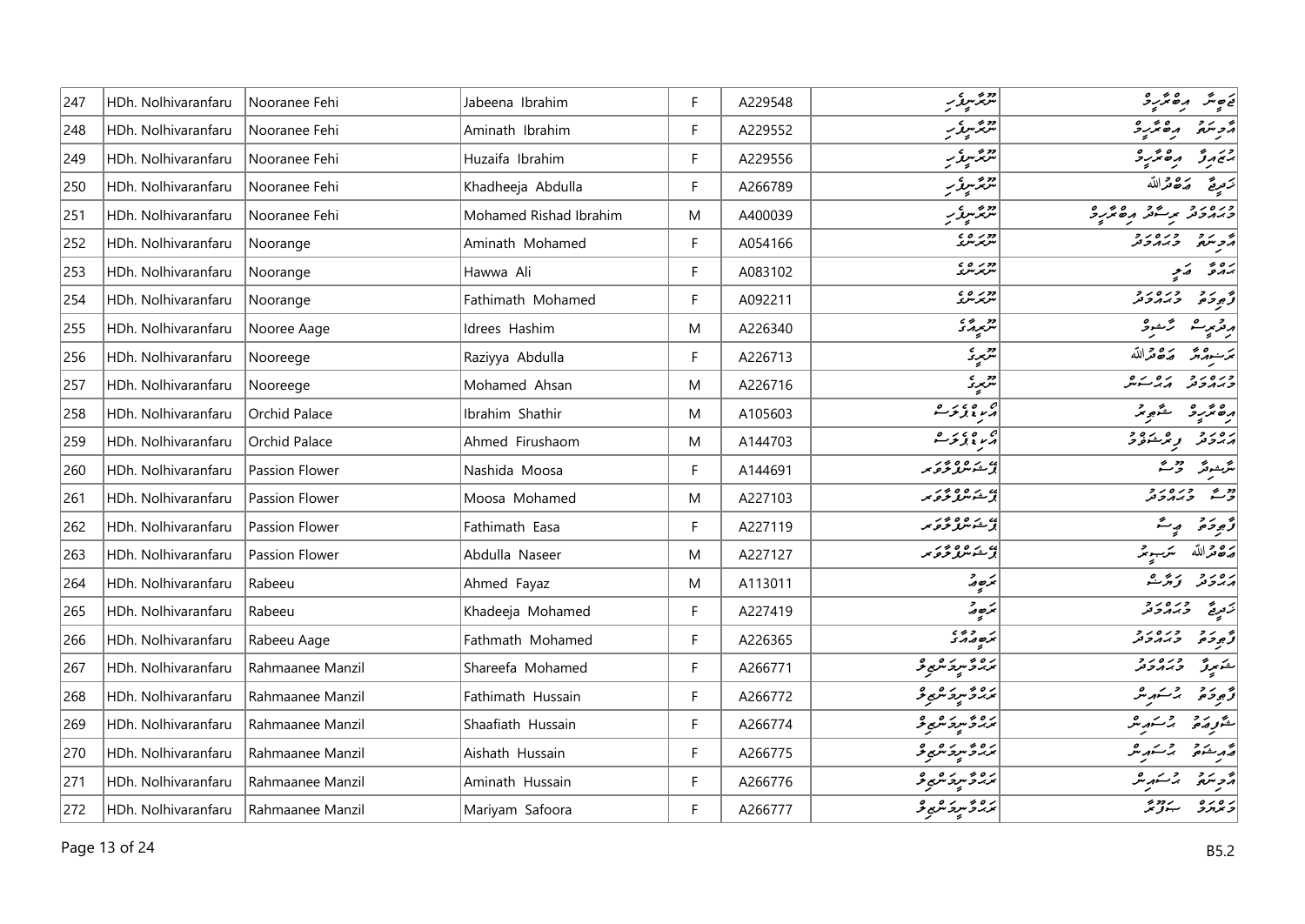| 273 | HDh. Nolhivaranfaru | Rahmaanee Manzil | Hassan Waheed Hussain  | M  | A266779 | ىرە ئ <sup>ە</sup> بېرى ئىرى ئى    | ىرىكىن ئەرقر برىسكەرلىر                                                                                                 |
|-----|---------------------|------------------|------------------------|----|---------|------------------------------------|-------------------------------------------------------------------------------------------------------------------------|
| 274 | HDh. Nolhivaranfaru | Red Rose         | Mohamed Asif           | M  | A082582 | ، ە مېر مە                         |                                                                                                                         |
| 275 | HDh. Nolhivaranfaru | Red Rose         | Aishath Asifa          | F. | A159657 | برہ میرے                           | ومرشوم ومبار                                                                                                            |
| 276 | HDh. Nolhivaranfaru | <b>Red Rose</b>  | Ameena Ahmed           | F. | A159679 | <sup>ي ە ە</sup> ر ھ               | ړې پره دو                                                                                                               |
| 277 | HDh. Nolhivaranfaru | Red Rose         | Aminath Asima          | F  | A227371 | <sup>ى ە ە</sup> م بە              | ومحر الملتج وأسبوخ                                                                                                      |
| 278 | HDh. Nolhivaranfaru | Red Rose         | Ahmed Asim             | M  | A227375 | <sup>ي ە ە</sup> م بە              | גם גב היייב                                                                                                             |
| 279 | HDh. Nolhivaranfaru | Reyshamge        | Abdulla Haroon         | M  | A025038 | ي پره ء<br>مرشتو <del>ر</del> و    | صصرالله<br>مرجوجر                                                                                                       |
| 280 | HDh. Nolhivaranfaru | Reyshamge        | Haroon Solih           | M  | A227078 | ی در ۲۵<br>برشتو <del>ر</del> و    | مودد به در                                                                                                              |
| 281 | HDh. Nolhivaranfaru | Reyshamge        | Mohamed Iyas           | M  | A389968 | ی در ۲۵<br>برشتو <del>ر</del> و    | ورەرو مەھ                                                                                                               |
| 282 | HDh. Nolhivaranfaru | Rose Lean        | Adam Aboobakuru        | M  | A010228 | ترڪبوبتر                           | 77/200<br>پور ہ<br>پر تعری                                                                                              |
| 283 | HDh. Nolhivaranfaru | Rose Lean        | Aishath Adam           | F  | A226041 | ترشوپر                             | أحمد شده المحدد                                                                                                         |
| 284 | HDh. Nolhivaranfaru | Rose Lean        | Mohamed Adam           | M  | A226044 | ە<br>ئىرىشوپىر                     | ورەر دىرە                                                                                                               |
| 285 | HDh. Nolhivaranfaru | Rose Lean        | Aminath Nahuza         | F. | A226046 | ەر مە <sub>م</sub> بەر             | أأدحر المردوم                                                                                                           |
| 286 | HDh. Nolhivaranfaru | Rose Lean        | Fathmath Nabeeha       | F  | A228194 | ە مەمەر بىر<br>ئ                   | توجوخو سكوبة                                                                                                            |
| 287 | HDh. Nolhivaranfaru | Rose Lean        | Hussain Adam           | M  | A228197 | ە ئەھمەر بىر<br>ئ                  | بر سکر مگر محمد برای کرد که برای برای کرد که برای استفاده کرد که به این که به کار میتان کرد که به این که برای<br>مراسمه |
| 288 | HDh. Nolhivaranfaru | Samaa            | Mohamed Saleem Moosa   | M  | A047146 | ستریخ                              | כנסגב הוקל מילי                                                                                                         |
| 289 | HDh. Nolhivaranfaru | Samaa            | Thaabiu Mohamed Saleem | M  | A229410 | ستریخ                              | 2000 crocc - 200                                                                                                        |
| 290 | HDh. Nolhivaranfaru | Sandy Beach      | Ahmed Hassan           | M  | A084897 | يتمشوه كالحج                       | رەرد پرىكە                                                                                                              |
| 291 | HDh. Nolhivaranfaru | Seeraazeege      | Fathimath Abdul Rahman | F. | A225508 | سوټرېږي ته                         | ره وه ره ۶ ه<br>پره تربر تر تر<br>وحجوحهم                                                                               |
| 292 | HDh. Nolhivaranfaru | Seereenaa Manzil | Hawwa Zahira           | F. | A151572 | سەر ئىر ئىگەنلىكى قىل              | برەغ ئې بىر                                                                                                             |
| 293 | HDh. Nolhivaranfaru | Seereenaa Manzil | Haseena Mohamed        | F  | A226078 | – يېرىترىكتى <sub>تى</sub> ئى      | و ر ه ر د<br>تر پر ژ تر<br>ئەسەپىتىر<br>ئ                                                                               |
| 294 | HDh. Nolhivaranfaru | Seereenaa Manzil | Fazla Hassan           | F  | A226084 | – پرېترنه شي څه<br>د پرېترنه شي څه | ۇ ئىقۇ<br>برسەمىر                                                                                                       |
| 295 | HDh. Nolhivaranfaru | Sheesha          | Yoonus Moosa           | M  | A023354 | شرمگر<br>$\boldsymbol{z}$          | در دیگر<br>ست پیشہ                                                                                                      |
| 296 | HDh. Nolhivaranfaru | Sheesha          | Azuhaan Yoonus         | M  | A226454 | الصوندگر<br>گ                      |                                                                                                                         |
| 297 | HDh. Nolhivaranfaru | Sheesha          | Thuhufa Yoonus         | F  | A229415 | ڪوڪر<br>پخ                         | و ه و.<br>موبر تو<br>وديرعه                                                                                             |
| 298 | HDh. Nolhivaranfaru | Shine            | Fathimath Nadeema      | F. | A093935 | ڪورنگر                             | تؤجر كتحم التكبرة                                                                                                       |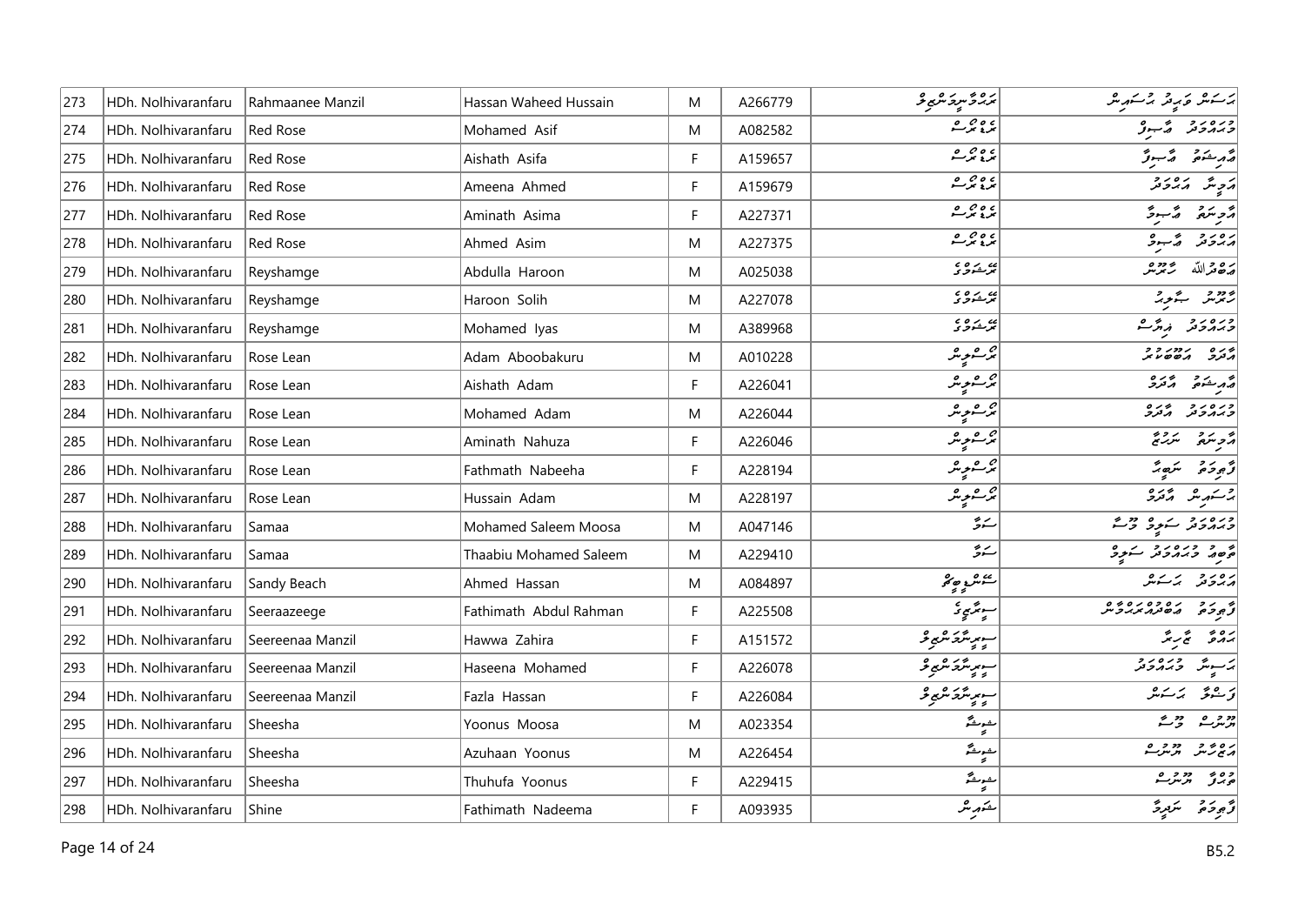| 299 | HDh. Nolhivaranfaru | Silver House   | Abdul Raheem Hussain  | M  | A012685 | سوقە ئەرىر ئە                | ן פי פי גם<br>גם בקח זקה ב<br>جرىسىمە يىر            |
|-----|---------------------|----------------|-----------------------|----|---------|------------------------------|------------------------------------------------------|
| 300 | HDh. Nolhivaranfaru | Silver House   | Aminath Abdul Raheem  | F  | A226224 | ب دى برىر بر د م             | ره وه ر ره<br>پره تربر تربر<br>ړ څر سره              |
| 301 | HDh. Nolhivaranfaru | Silver House   | Fathmath Abdul Raheem | F  | A226230 | سەۋە <i>ئەرزەر</i> م         | ره وه ر <sub>و</sub> ه<br>پره تربر تربر و<br>ۇ بوز ئ |
| 302 | HDh. Nolhivaranfaru | Silver House   | Mariyam Asima         | F  | A226235 | رە ئەيرىر ئەر                | ر ه ر ه<br><del>و</del> بوبرو<br>پر سەيىتى           |
| 303 | HDh. Nolhivaranfaru | Silver House   | Aishath Ibrahim       | F  | A321315 | $\frac{1}{2}$                | ەھ ترىر ۋ<br>و مرشور<br>مسر                          |
| 304 | HDh. Nolhivaranfaru | Tharividhaage  | Vafiyya Ali           | F  | A225855 | ئە ئىرە قرى<br>م             | ى تو مەش<br>ەتىر                                     |
| 305 | HDh. Nolhivaranfaru | Tharividhaage  | Hafeeza Ali           | F  | A225862 | ر<br>حومرع فر <sup>ی</sup>   | پَرۡ پِیۡ ۡ اِ اِ کَے لَّے یَہِ ی                    |
| 306 | HDh. Nolhivaranfaru | Tharividhaage  | Asma Abdulla          | F  | A226705 | ه مروترد<br><u>م</u> حمو ترد | رەپچ<br>ەھىراللە                                     |
| 307 | HDh. Nolhivaranfaru | <b>Thoonis</b> | Adam Yoosuf           | M  | A043765 | دو<br>موسر ب                 | یور ہ<br>مرکز پر<br>دد حرو                           |
| 308 | HDh. Nolhivaranfaru | Thoonis        | Shakeeba Hassan       | F  | A267132 | دد مرت<br>موسر ب             | برسەنلە<br>شەَ بە ھ                                  |
| 309 | HDh. Nolhivaranfaru | <b>Thoonis</b> | Inthiyaz Adam         | M  | A371050 | دد سرے<br>حو                 | ەر سىمبە ھەرىج<br>س<br>پور ہ<br>پرترو                |
| 310 | HDh. Nolhivaranfaru | Thoonis        | Shifaaza Adam         | F  | A390825 | ود <sub>سر</sub> حہ<br>م     | شوقرٌ قُرُ<br>پور ہ<br>مرکزو                         |
| 311 | HDh. Nolhivaranfaru | Thuniveli      | Mohamed Irushad       | M  | A227133 | ومحسرة و                     | وره رو در بخر شور                                    |
| 312 | HDh. Nolhivaranfaru | Thuniveli      | Mariyam Irasha        | F  | A227135 | ە بىرە بىر<br>م              | دەرە مەئىش                                           |
| 313 | HDh. Nolhivaranfaru | Thuniveli      | Ali Mohamed           | M  | A227514 | ۇسرەكر                       | أقدم وره رد                                          |
| 314 | HDh. Nolhivaranfaru | Thuniveli      | Aishath Irasha        | F  | A227517 | ۇ بىرغ <sup>ى</sup> يە       |                                                      |
| 315 | HDh. Nolhivaranfaru | Thuniveli      | Fathimath Mohamed     | F. | A231294 | ومحسرة و                     | و ر ه ر د<br>تر پر ژ تر<br>توجيحته                   |
| 316 | HDh. Nolhivaranfaru | Thuniveli      | Zameera Adam          | F  | A231296 | ە بىرە بىر<br>مۇسرە ئىر      | ىج جەنگە ئەترى                                       |
| 317 | HDh. Nolhivaranfaru | Thuniveli      | Aminath Ilhama        | F  | A269034 | ۾ سرع <sup>و</sup> جر        | بروژڅ<br>ړې سره                                      |
| 318 | HDh. Nolhivaranfaru | Thuniveli      | Abdulla Ahlam         | M  | A269036 | و<br>موسره مر                | ەھىراللە<br>بروبي                                    |
| 319 | HDh. Nolhivaranfaru | To Let         | Khadheeja Yoosuf      | F  | A125973 | ه ء و<br>ح <del>گ</del> ريخ  | دو وه<br>در سور<br>نزمرچَّ                           |
| 320 | HDh. Nolhivaranfaru | To Let         | Mohamed Hassan        | M  | A159797 | ه ء و<br>ج <del>گر</del> يج  | ورەرو پەسەر                                          |
| 321 | HDh. Nolhivaranfaru | To Let         | Fathimath Hassan      | F  | A267133 | ه ء و<br>ح نرج               | ۋۈچۈم يەسىر                                          |
| 322 | HDh. Nolhivaranfaru | To Let         | Aishath Hassan        | F  | A267136 | ه ء ه<br>ح                   | أقهر مشكاهي المركب مكر                               |
| 323 | HDh. Nolhivaranfaru | Tulip          | Mohamed Riyaz         | M  | A022519 | جوړېږ                        | و پر و پر و<br><i>و پر ه</i> ر تر<br>ىر پۇرشە        |
| 324 | HDh. Nolhivaranfaru | Tulip          | Fathimath Saadhuna    | F  | A114931 | جوړېږو                       | ا د د د د د د و د کار متر تکر                        |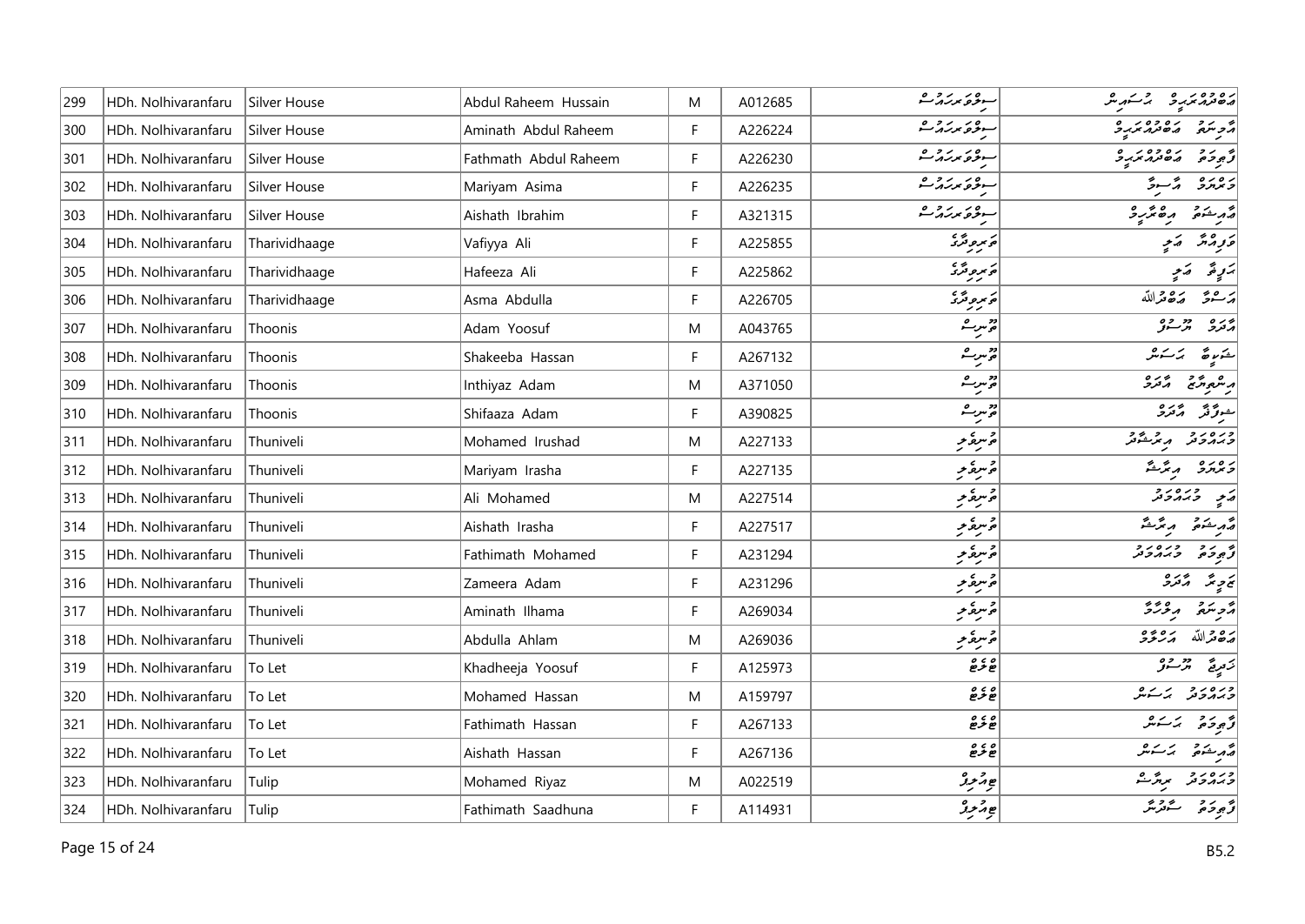| 325 | HDh. Nolhivaranfaru | Unique            | Ahmed Aboobakuru      | M           | A111416 | وژسررہ               | 77777<br>بر 2 د 15<br>م <i>ر</i> بر 5 تر                                                                                                                                                               |
|-----|---------------------|-------------------|-----------------------|-------------|---------|----------------------|--------------------------------------------------------------------------------------------------------------------------------------------------------------------------------------------------------|
| 326 | HDh. Nolhivaranfaru | Unique            | Khadheeja Adam        | F           | A226172 | ۾ سرچ                | تر ورقعٌ<br> <br>پھر ہ<br>مرکز                                                                                                                                                                         |
| 327 | HDh. Nolhivaranfaru | Unique            | Safiyath Aboobakuru   | F           | A226194 | وژسررہ               | ת הר גמנגר                                                                                                                                                                                             |
| 328 | HDh. Nolhivaranfaru | Vaadheege         | Mohamed Husnee        | M           | A151769 | ۇ<br>قرىمى<br>ق      | ورەرو وقس                                                                                                                                                                                              |
| 329 | HDh. Nolhivaranfaru | Vaadheege         | Abdulla Moosa         | M           | A226199 | ۇ تېرى <sup>ت</sup>  | مَدْهِ قِرْ اللّهِ وَقَرْ مَحْ                                                                                                                                                                         |
| 330 | HDh. Nolhivaranfaru | Vaadheege         | Hawwa Hassan          | F           | A226210 | ۇ<br>قرىمى           | برەپ برسكىر                                                                                                                                                                                            |
| 331 | HDh. Nolhivaranfaru | Veeres            | Aneesa Ahmed          | F           | A223487 | <sub>عو</sub> یز ک   | ړَسٍتَ ډَرورو                                                                                                                                                                                          |
| 332 | HDh. Nolhivaranfaru | Veeres            | Fathmath Adam         | F           | A227432 | <br> ءِ بمرڪ         | و در په دره                                                                                                                                                                                            |
| 333 | HDh. Nolhivaranfaru | Venus             | Abdul Shukoor Hussain | M           | A023786 | <sub>حو</sub> يئر مث |                                                                                                                                                                                                        |
| 334 | HDh. Nolhivaranfaru | Venus             | Mohamed Faisal        | M           | A225440 | <sub>حي</sub> سَر ڪ  | ورەرو زېربىگى                                                                                                                                                                                          |
| 335 | HDh. Nolhivaranfaru | Villa             | Nasreena Abdulla      | F           | A225293 | ءِ گ                 | تتر عبير محمد الله                                                                                                                                                                                     |
| 336 | HDh. Nolhivaranfaru | Villa             | Abdul Hakeem Abdulla  | M           | A226206 | ءِ گ                 | م ووم و م ومالله                                                                                                                                                                                       |
| 337 | HDh. Nolhivaranfaru | Villa             | Fathimath Fazuleena   | F           | A226215 | وِ تَح               | أزّوجوه وكالمحيث                                                                                                                                                                                       |
| 338 | HDh. Nolhivaranfaru | Vilu              | Hassan Ahmed          | M           | A131441 | عرقحه                | ير سەھر بەر ئەر ئىر                                                                                                                                                                                    |
| 339 | HDh. Nolhivaranfaru | Vilu              | Zulaikha Moosa        | F           | A225418 | حريحه                | كالمحكم المحمد فتحرج المتكر                                                                                                                                                                            |
| 340 | HDh. Nolhivaranfaru | <b>Vinares</b>    | Nazhath Shareef       | $\mathsf F$ | A225381 | وبتربره              | سرچ رہے ۔ سکھیرو                                                                                                                                                                                       |
| 341 | HDh. Nolhivaranfaru | Vinares           | Shaayaa Ibrahim       | F.          | A251496 | <sub>ع</sub> پېړۍ گ  | أَحْتَمْرَ مِرْهَ مُرْرِدْ                                                                                                                                                                             |
| 342 | HDh. Nolhivaranfaru | White Lily        | Ahmed Moosa           | M           | A226243 | د ره و د د           | رەرد «ش                                                                                                                                                                                                |
| 343 | HDh. Nolhivaranfaru | <b>White Rose</b> | Mariyam Hussain       | F           | A227475 | $\frac{1}{2}$        | دەرە جەمئىر                                                                                                                                                                                            |
| 344 | HDh. Nolhivaranfaru | <b>White Rose</b> | Mohamed Shiham        | M           | A227477 | وروعت                | ورەرو ئىدگە                                                                                                                                                                                            |
| 345 | HDh. Nolhivaranfaru | White Rose        | Aishath Shabana       | F           | A227481 | ورجوعه               | د د د د د مرکز د کند.<br>مرکز د کارو کند                                                                                                                                                               |
| 346 | HDh. Nolhivaranfaru | White Rose        | Aminath Seema         | F           | A227486 | لروه يوث             | $\begin{array}{cc} \mathcal{I}_{\mathcal{P}} & \mathcal{I}_{\mathcal{P}} & \mathcal{I}_{\mathcal{P}} \\ \mathcal{I}_{\mathcal{P}} & \mathcal{I}_{\mathcal{P}} & \mathcal{I}_{\mathcal{P}} \end{array}$ |
| 347 | HDh. Nolhivaranfaru | White Rose        | Fathimath Simaanaa    | F           | A227488 | لروموث               | توجدة سرقش                                                                                                                                                                                             |
| 348 | HDh. Nolhivaranfaru | <b>White Snow</b> | Mohamed Vishan        | M           | A159938 | أقرم قومتهم          | ورەرو بەشەر                                                                                                                                                                                            |
| 349 | HDh. Nolhivaranfaru | <b>White Snow</b> | Khadeeja Shirmeena    | F           | A226656 | الحديق شهجر          | ذَمرِيَّ حُرِيْرُوٍ مَّرْ                                                                                                                                                                              |
| 350 | HDh. Nolhivaranfaru | White Snow        | Aishath Ihsana        | F           | A226670 | الحروء سقيمه         | أقرم شوقر أورشه شتر                                                                                                                                                                                    |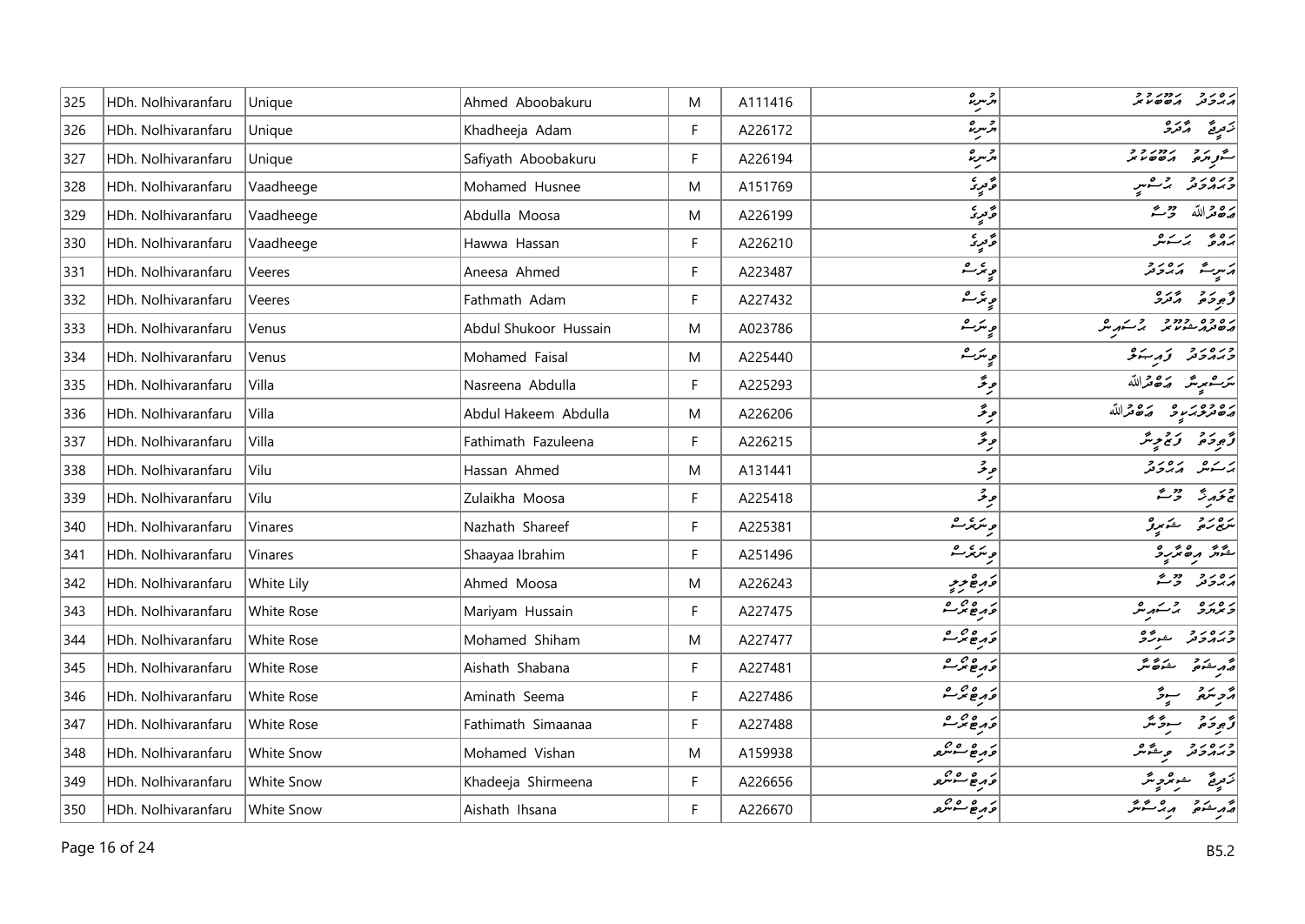| 351         | HDh. Nolhivaranfaru | Yaadhu                | Fathimath Moosa      | F         | A128280 | بروتر                                                | توجوحه وحث                                              |
|-------------|---------------------|-----------------------|----------------------|-----------|---------|------------------------------------------------------|---------------------------------------------------------|
| 352         | HDh. Nolhivaranfaru | <b>Yaadhu</b>         | Ismail Adhil         | M         | A229504 | پڑو                                                  | ر شۇر ئۇ ئەر                                            |
| K. Gulhi    |                     |                       |                      |           |         |                                                      |                                                         |
| 353         | K. Gulhi            | Orchid House          | Mohamed Salmaan      | ${\sf M}$ | A293532 | ا <i>نگرې تر پر ه</i>                                | ورەرو بەھ ھ                                             |
| Lh. Naifaru |                     |                       |                      |           |         |                                                      |                                                         |
| 354         | Lh. Naifaru         | Beydhanaage           | Khadeeja Abdulla     | F         | A214204 | ،، پر پر پر<br>ن تعریفری                             | تزميعً ضگاه الله                                        |
| 355         | Lh. Naifaru         | Esmaage               | Hayau Hamid          | F         | A215660 | ې ره پو <sup>ي</sup>                                 | ر پر دیگر در میگردد.<br>منظمات میگردارد                 |
|             | M. Dhiggaru         |                       |                      |           |         |                                                      |                                                         |
| 356         | M. Dhiggaru         | Anbareege             | Sanfa Anwar          | F         | A126469 | ەكتىھەتبەتى                                          | سَائْتَ مَا مَا مَا مَا مِنْ مِنْ                       |
| Male'       |                     |                       |                      |           |         |                                                      |                                                         |
| 357         | Male'               | Dhaftharu. No RS 1109 | Mariyam Abdulla      | F         | A045880 | ترويج تمر سر سر 1109                                 | ترمره ردورالله                                          |
| 358         | Male'               | G. Male Hiyaa 1 14-04 | Shakeeba Mohamed     | F         | A150438 | $14-04$ $1\frac{2}{3}$ ء $\frac{2}{3}$ $\frac{2}{3}$ | شكيرة ورەرو                                             |
| 359         | Male'               | G. New Shaaraaz       | Alshath Zeeniya      | F         | A056474 | ى سرەڭ ئىرىم                                         |                                                         |
| 360         | Male'               | H. Silk House         | Shaheen              | F         | A069430 | ر. سەۋرىردە ھ                                        | ڪ پر مگر<br>پخ                                          |
| 361         | Male'               | H. Silk House         | Mohamed Fayaz Muneer | M         | A102962 | ر. سوردرور                                           | ورەرو روم وسرچ                                          |
| 362         | Male'               | H. Silk House         | Aishath Jazla        | F         | A167651 | ر. سور در ده م                                       | مەر شەرق ئىم ئى                                         |
|             | N. Holhudhoo        |                       |                      |           |         |                                                      |                                                         |
| 363         | N. Holhudhoo        | Green House           | Aminath Faruhana     | F         | A200818 | اه پر عربر قرانس<br>گوهپر مرکز مرکز                  | أأزجر المتور والمحرمات المحمد                           |
|             | R. Innamaadhoo      |                       |                      |           |         |                                                      |                                                         |
| 364         | R. Innamaadhoo      | <b>Sweet Heart</b>    | Aishath Shazeena     | F         | A241142 | <u>ے <sub>ور</sub> ع</u> ور ح                        | ە ئەرشكە ھەسكى ئىگە                                     |
|             | Sh. Funadhoo        |                       |                      |           |         |                                                      |                                                         |
| 365         | Sh. Funadhoo        | Minvaru               | Adam Shafraz         | M         | A376455 | جرمثر بحر                                            | پره <sub>شو</sub> ويږه<br>د <i>تر</i> د شورتمر <i>ي</i> |
|             | Th. Madifushi       |                       |                      |           |         |                                                      |                                                         |
| 366         | Th. Madifushi       | Shihaamaa Manzil      | Mariyam Youmee       | F         | A246013 | ىشە <i>ر دەرىي تى</i>                                | ת סתם מק                                                |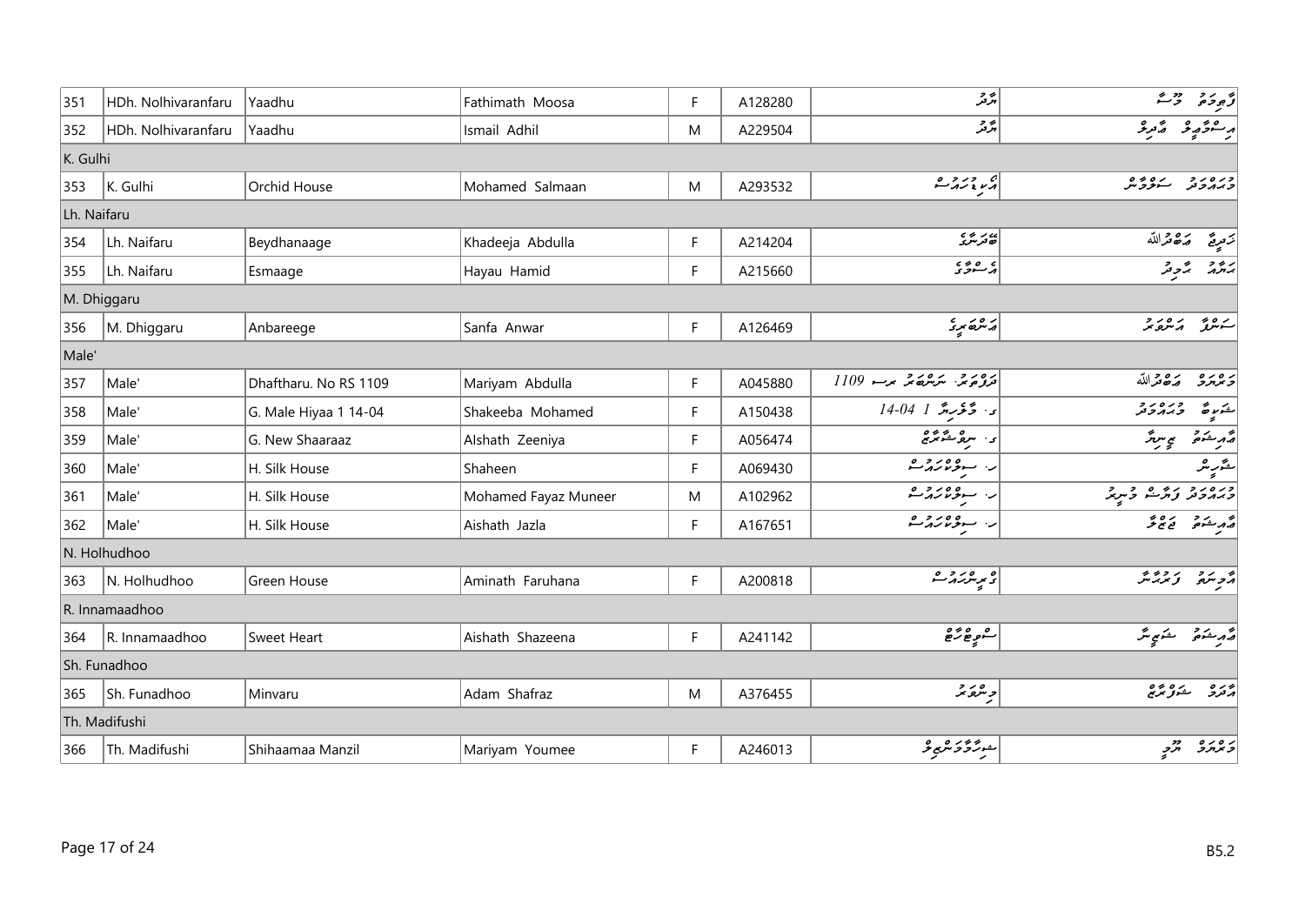## *w7qAn8m? sCw7mRo>u; wEw7mRw;sBo<*

| ' مرمر | 'يئرىثر: |
|--------|----------|
|        |          |
|        |          |
|        |          |

## *w7q9r@w7m> sCw7qHtFoFw7s; mAm=q7 w7qHtFoFw7s;*

| يئرمىش: | $^{\circ}$<br>. سر سر<br>$\cdot$ | $\circ$ $\sim$<br>-- | يئرمثر |
|---------|----------------------------------|----------------------|--------|
|         |                                  |                      |        |
|         |                                  |                      |        |
|         |                                  |                      |        |

| $\frac{2}{n}$ | $\overline{\phantom{a}}$ | اير هنه. | $\mathcal{O} \times$<br>سرسر |
|---------------|--------------------------|----------|------------------------------|
|               |                          |          |                              |
|               |                          |          |                              |
|               |                          |          |                              |

| ىرتىر: | 。<br>سر سر | .,<br>مرسر |
|--------|------------|------------|
|        |            |            |
|        |            |            |
|        |            |            |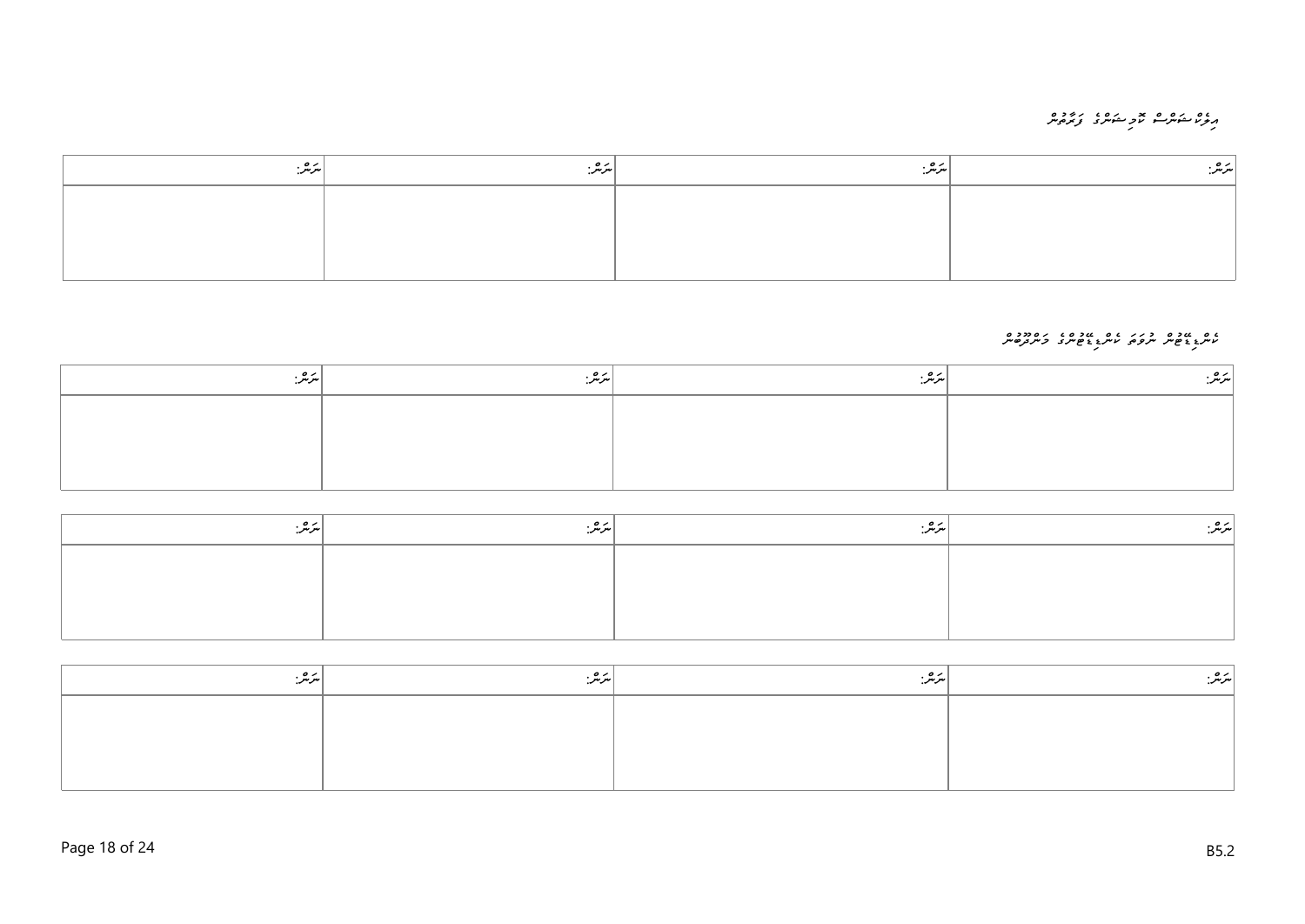| يزهر | $^{\circ}$ | ىئرىتر: |  |
|------|------------|---------|--|
|      |            |         |  |
|      |            |         |  |
|      |            |         |  |

| <sup>.</sup> سرسر. |  |
|--------------------|--|
|                    |  |
|                    |  |
|                    |  |

| ىئرىتر. | $\sim$ | ا بر هه. | لىرىش |
|---------|--------|----------|-------|
|         |        |          |       |
|         |        |          |       |
|         |        |          |       |

| $\overline{\phantom{a}}$<br>سرس. | ر ه<br>,,, | . . | 。<br>سرس. |
|----------------------------------|------------|-----|-----------|
|                                  |            |     |           |
|                                  |            |     |           |
|                                  |            |     |           |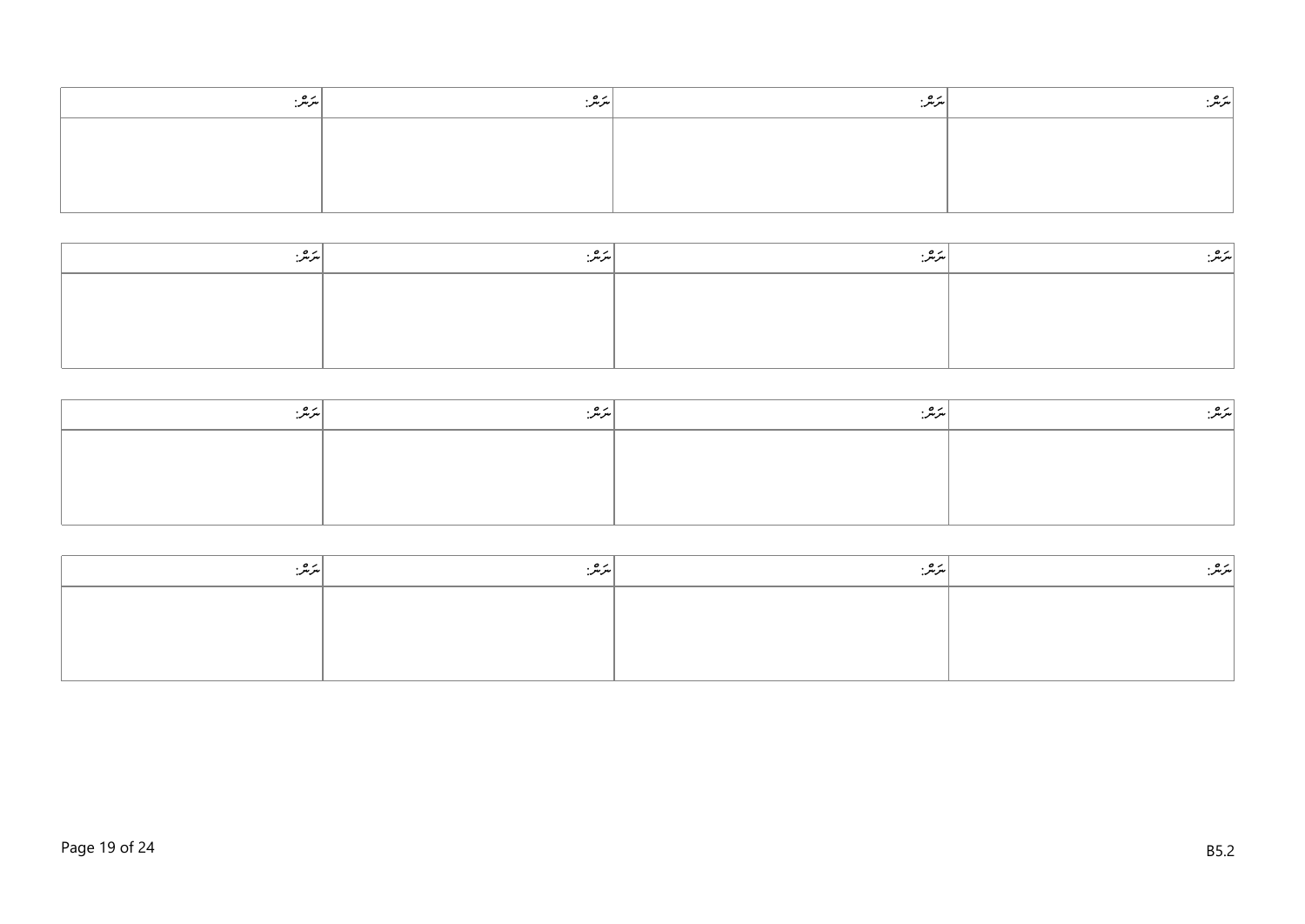| ير هو . | $\overline{\phantom{a}}$ | يرمر | اير هنه. |
|---------|--------------------------|------|----------|
|         |                          |      |          |
|         |                          |      |          |
|         |                          |      |          |

| ىر تىر: | $\circ$ $\sim$<br>" سرسر . | يبرحه | o . |
|---------|----------------------------|-------|-----|
|         |                            |       |     |
|         |                            |       |     |
|         |                            |       |     |

| انترنثر: | ر ه |  |
|----------|-----|--|
|          |     |  |
|          |     |  |
|          |     |  |

|  | . ه |
|--|-----|
|  |     |
|  |     |
|  |     |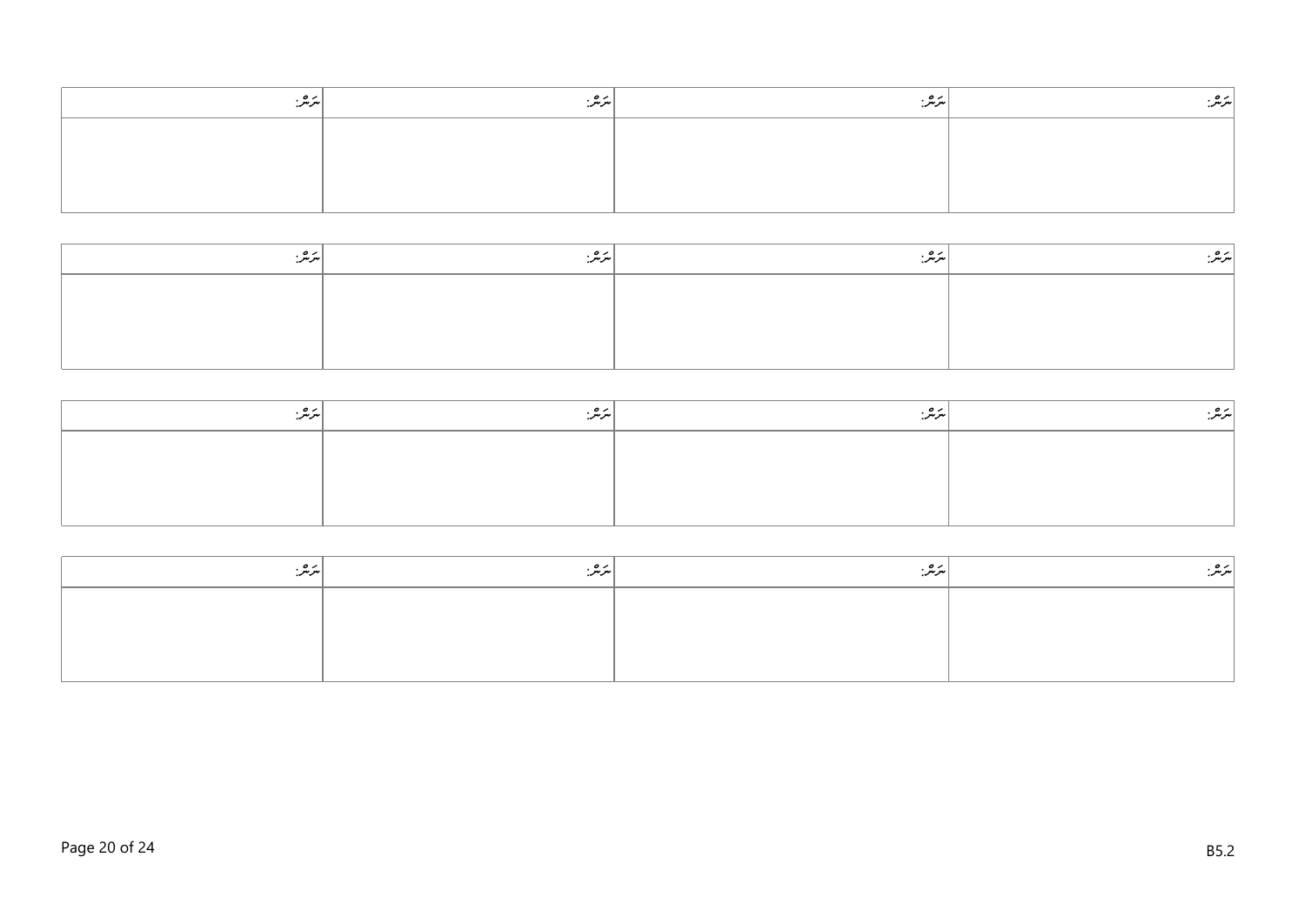| ير هو . | $\overline{\phantom{a}}$ | يرمر | اير هنه. |
|---------|--------------------------|------|----------|
|         |                          |      |          |
|         |                          |      |          |
|         |                          |      |          |

| ئىرتىر: | $\sim$<br>ا سرسر . | يئرمثر | o . |
|---------|--------------------|--------|-----|
|         |                    |        |     |
|         |                    |        |     |
|         |                    |        |     |

| 'تترنثر: | 。<br>,,,, |  |
|----------|-----------|--|
|          |           |  |
|          |           |  |
|          |           |  |

| 。 |  |  |
|---|--|--|
|   |  |  |
|   |  |  |
|   |  |  |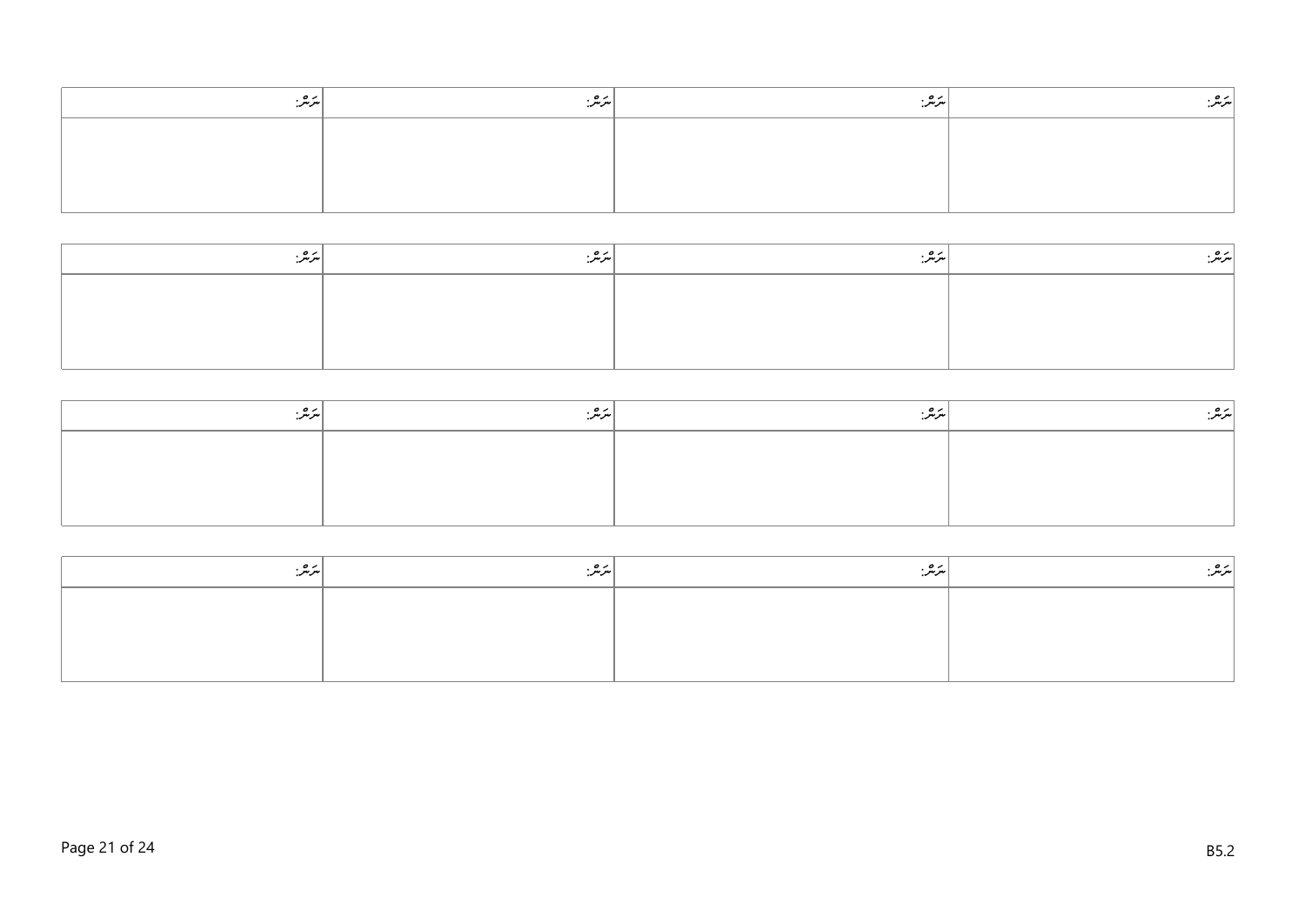| $\cdot$ | 。 | $\frac{\circ}{\cdot}$ | $\sim$<br>سرسر |
|---------|---|-----------------------|----------------|
|         |   |                       |                |
|         |   |                       |                |
|         |   |                       |                |

| يريثن | ' سرسر . |  |
|-------|----------|--|
|       |          |  |
|       |          |  |
|       |          |  |

| بر ه | . ه | $\sim$<br>سرسر |  |
|------|-----|----------------|--|
|      |     |                |  |
|      |     |                |  |
|      |     |                |  |

| 。<br>. س | ىرىىر |  |
|----------|-------|--|
|          |       |  |
|          |       |  |
|          |       |  |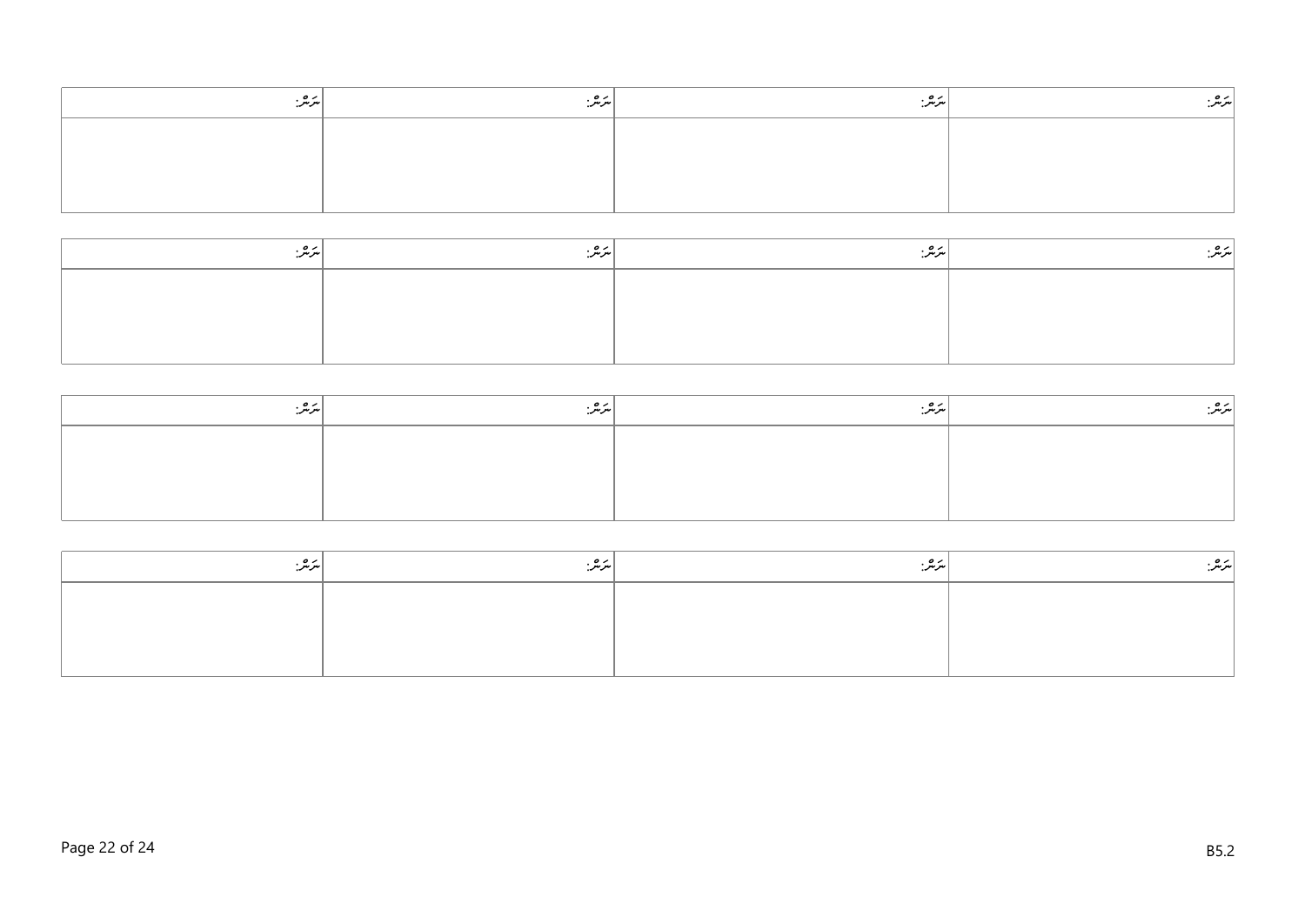| ير هو . | $\overline{\phantom{a}}$ | يرمر | اير هنه. |
|---------|--------------------------|------|----------|
|         |                          |      |          |
|         |                          |      |          |
|         |                          |      |          |

| ىر تىر: | $\circ$ $\sim$<br>" سرسر . | يبرحه | o . |
|---------|----------------------------|-------|-----|
|         |                            |       |     |
|         |                            |       |     |
|         |                            |       |     |

| 'تترنثر: | 。<br>,,,, |  |
|----------|-----------|--|
|          |           |  |
|          |           |  |
|          |           |  |

|  | . ه |
|--|-----|
|  |     |
|  |     |
|  |     |